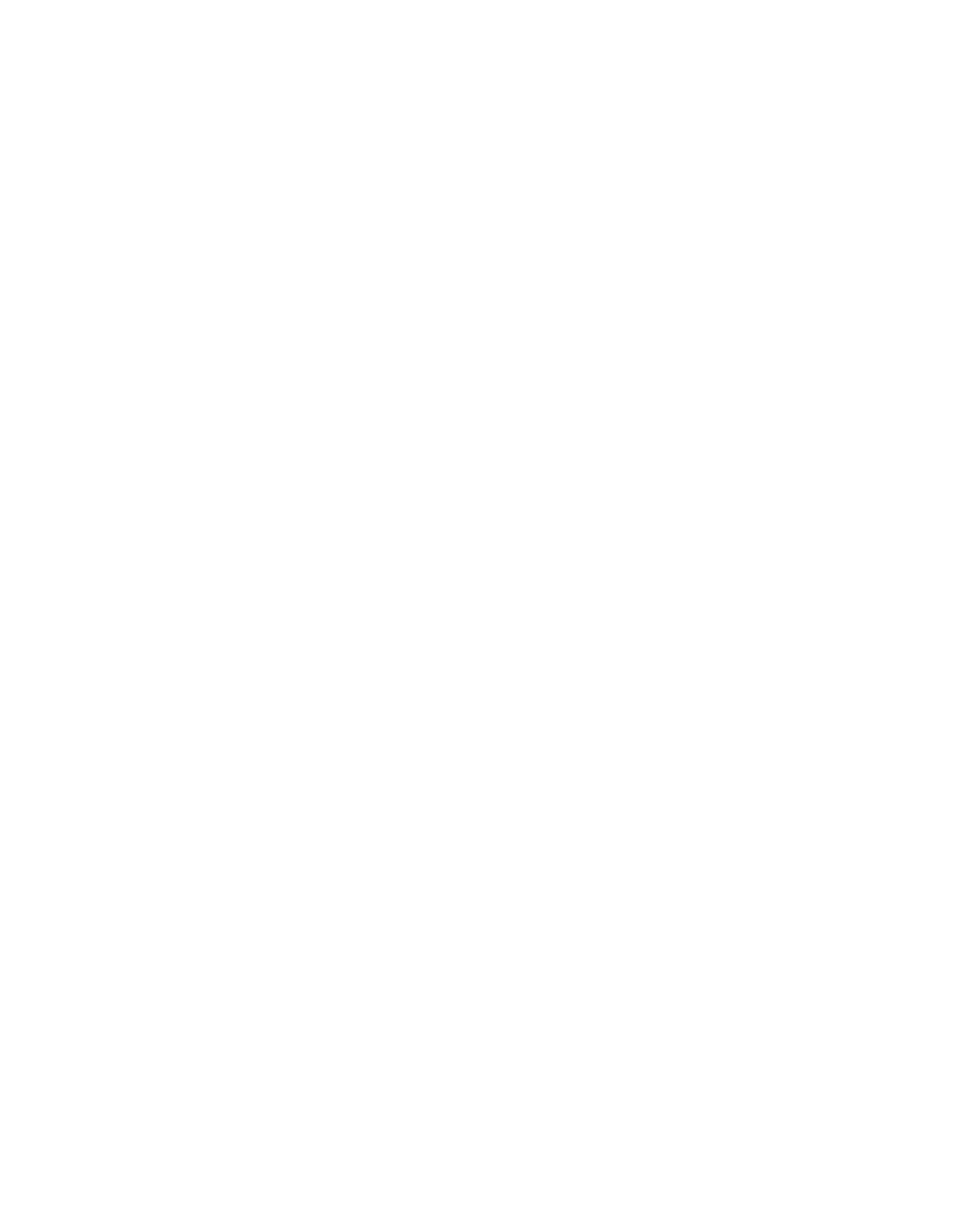#### **UNDER CLOSE WATCH PROVINCIAL MEDIATION IN FEDERAL-MUNICIPAL RELATIONS: THE CASE OF QUEBEC**

**Jean-Pierre Collin, Harold Bérubé, Annie-Claude Labrecque, Marianne Audette-Chapdelaine**

> Institut national de la recherche scientifique Centre - Urbanisation Culture Société Montreal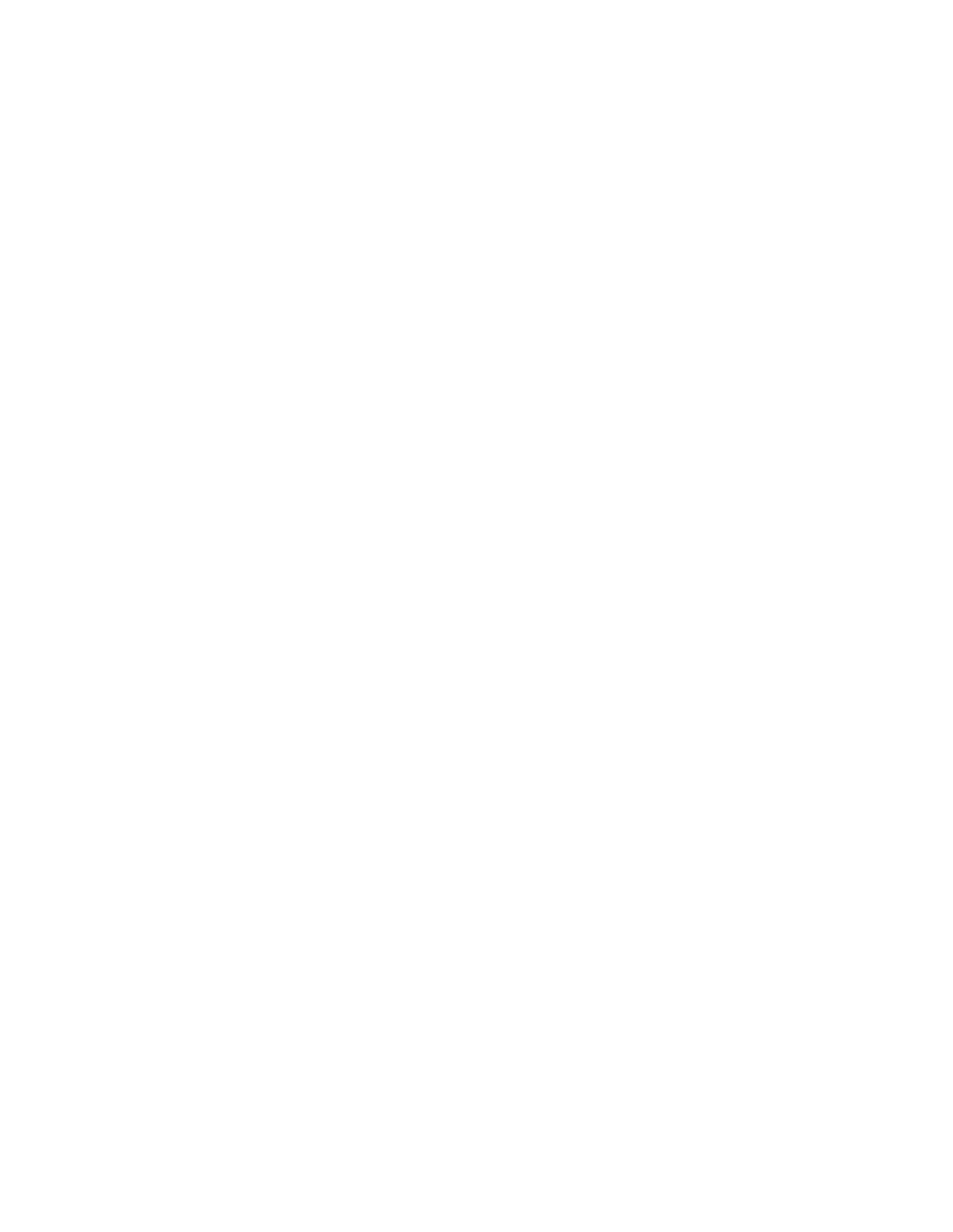Centre - Urbanisation Culture Société Institut national de la recherche scientifique 385, Sherbrooke Street East Montreal (Quebec) H2X 1E3

Phone: (514) 499-4000 Fax: (514) 499-4065

[www.ucs.inrs.ca](http://www.ucs.inrs.ca/)

Contributed Paper for publication in *Complexities of Governance: Multilevel Governance in Canada's Provinces*, edited by Robert Young, to be published in 2011, University of Toronto Press

The research reported herein was made possible thanks to the financial support of the Social Sciences and Humanities Research Council of Canada (SSHRC) and is part of a Major Collaborative Research Initiative *Public Policies in Municipalities/Politiques publiques municipales* (PPM-PPM).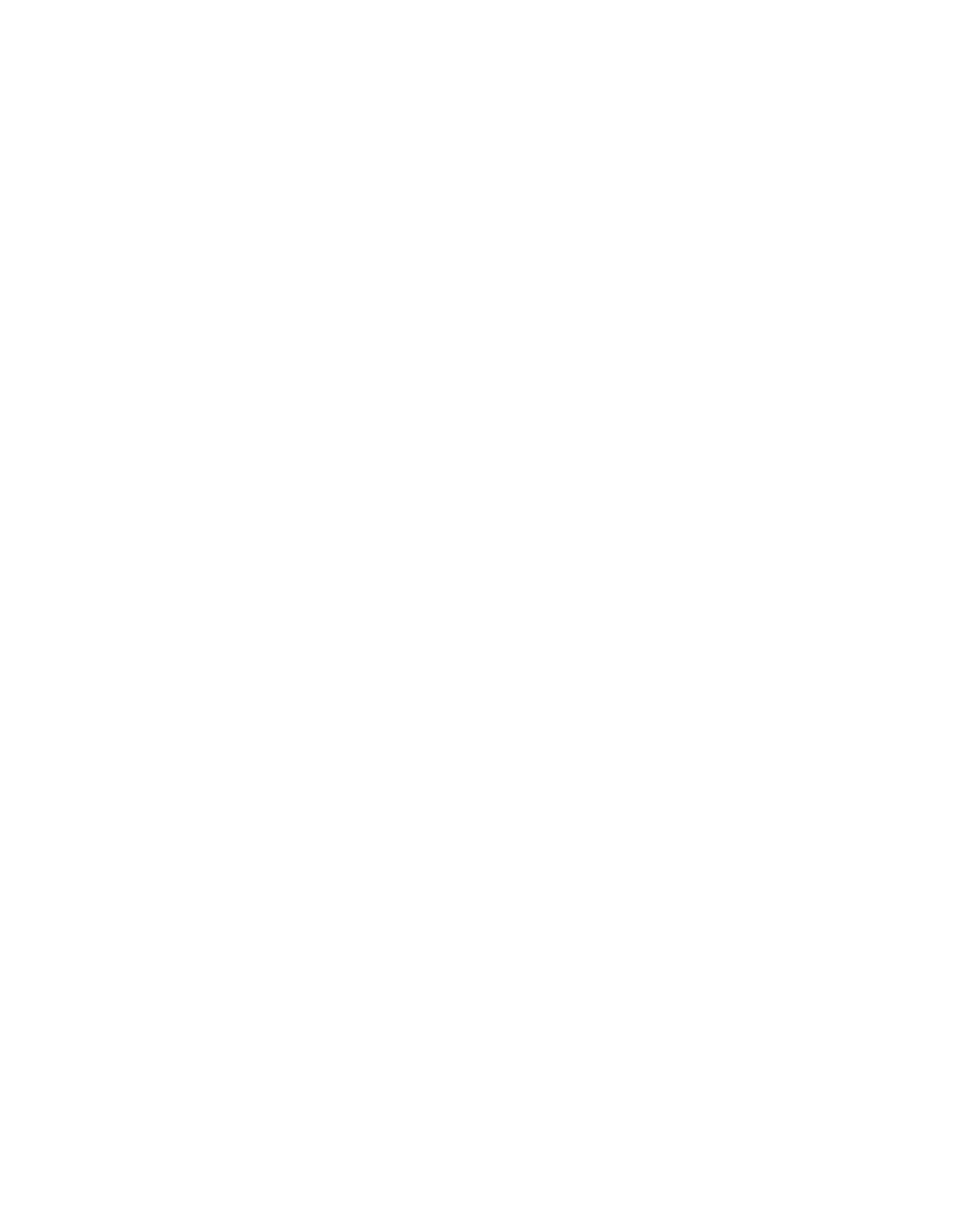#### **Résumé**

Sans faire l'historique du développement du système municipal au Québec, rappelons que selon l'article 92 de l'Acte de l'Amérique du Nord britannique, les municipalités sont un champ de compétence provinciale. Cela signifie, pour reprendre l'expression consacrée, que les municipalités sont les créatures des provinces. D'un point de vue légal, l'existence des municipalités et les pouvoirs qui leur sont dévolus dépendent du bon vouloir du gouvernement provincial. Dans la pratique, les municipalités outrepassent parfois leur mandat légal pour exercer de facto des compétences que les provinces ne leur concèdent pas explicitement. Malgré l'interdit constitutionnel, cette autonomie n'ouvre-t-elle pas la voie à des relations directes entre les autorités fédérales et le monde municipal? Dans cette note de recherche, nous ferons d'abord état du fait qu'au Québec, en règle générale, les relations municipales-fédérales font l'objet d'un encadrement très strict, incontournable, sauf en ce qui concerne la gestion des biens fédéraux – ce que nous illustrerons par deux exemples. Dans la deuxième partie du chapitre, nous cernons la nature du rôle du gouvernement provincial québécois dans les autres champs de politiques publiques couverts par la démarche de recherche du projet « Politiques publiques et municipalités » (*Public Policy in Municipalities* — PPM). La dernière partie tente une explication d'un mode de gestion qui se présente moins comme une médiation des relations municipales – fédérales que comme une régulation stricte des rapports intergouvernementaux. Encore qu'à l'occasion, ces relations se déploient d'une manière moins normée – ce que nous illustreront une autre fois par deux exemples.

**Mots clés :** Gouvernance multi-niveau, Médiation provinciale, Fédéralisme canadien, Québec, Municipalités

#### **Abstract**

Without going into the full history of Quebec's municipal system, it is useful to recall that, under Section 92 of the British North America Act, municipalities are an area of provincial responsibility. This means, to use the recognized expression, that municipalities are the ―creatures‖ of the provinces. From a legal standpoint, the municipalities' existence and the powers they have been allotted depend on the will of the provincial government. Nevertheless, municipalities do have some autonomy, as demonstrated, for example, by the weight of municipal-sourced financing in inter-governmental arrangements surrounding infrastructure projects. Constitutional prohibitions notwithstanding, does this autonomy not open the way to direct relations between federal authorities and the municipal sector? In the first part of this paper, we note the fact that in Quebec, as a general rule, municipal-federal relations are the object of very strict and unavoidable oversight and control, except in the case of the management of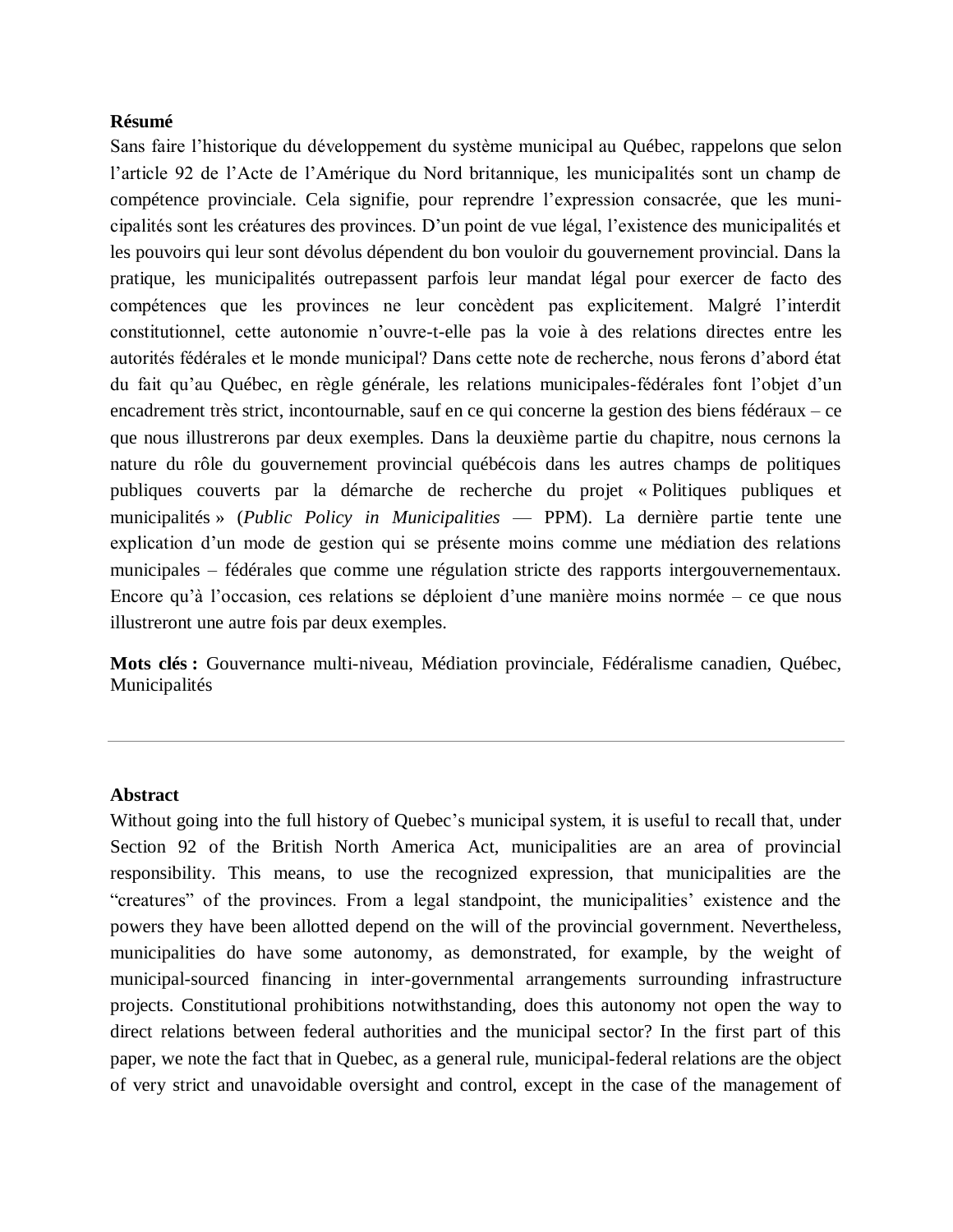federal assets — which we l illustrate with two examples. In the second part of the paper, we define the nature of the Quebec provincial government's role in other public policy areas covered within the framework the Public Policy in Municipalities ("Politiques publiques et municipalités" — PPM) research initiative. Finally, we attempt to explain a mode of management that appears less as a form of mediation in municipal-federal relations than as a strict regulation of intergovernmental relations. These relations nonetheless sometimes occur in a less formalized fashion — which we again illustrate with two examples.

**Key Words:** Multi-level governance, Provincial mediation, Canadian Federalism, Quebec, Municipalities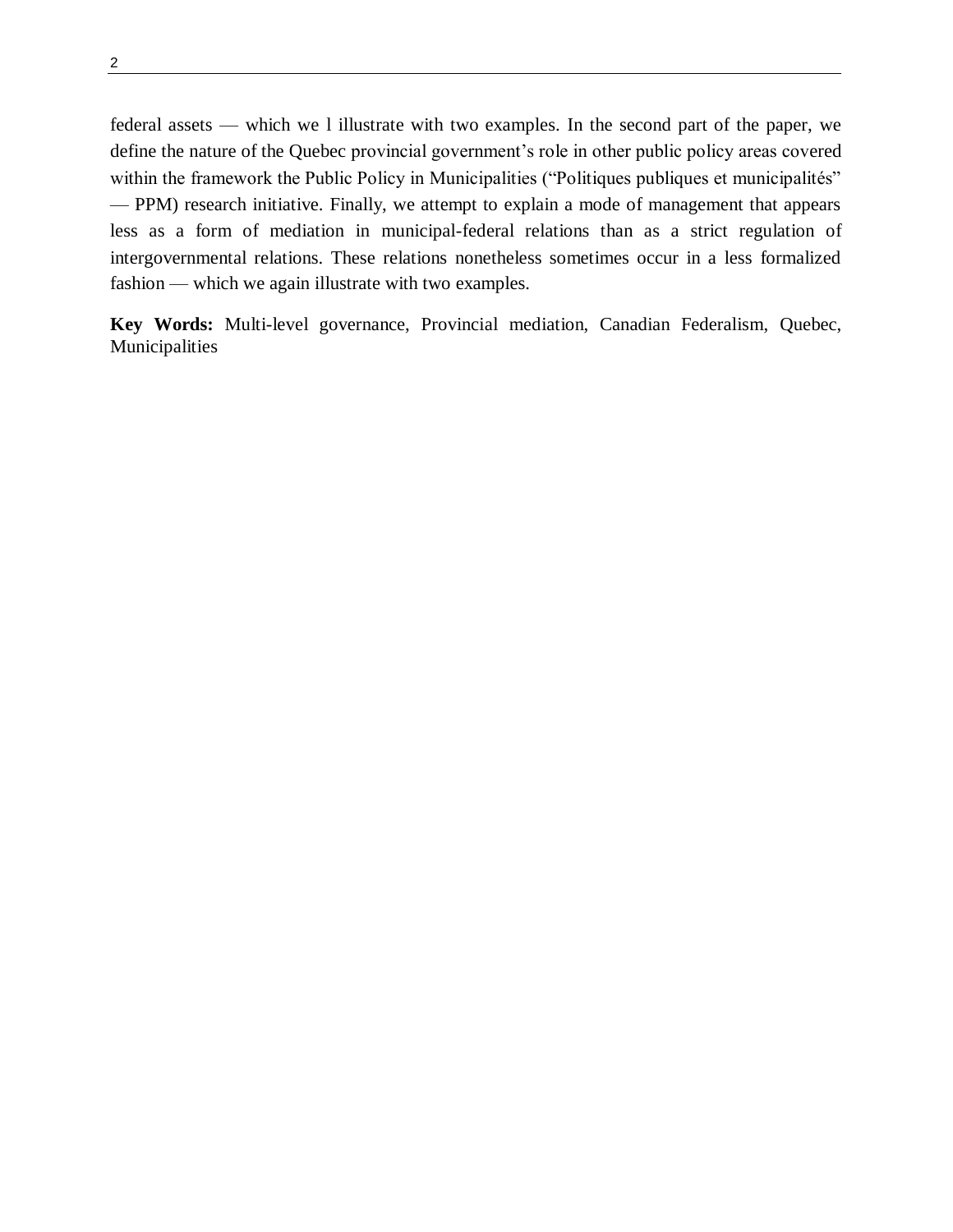### **Introduction**

Without going through the history of the development of Quebec's municipal system, it should be noted that, under Section 92 of the British North America Act, municipalities are an area of provincial responsibility. This means that, to use the recognized expression, municipalities are the "creatures" of the provinces. From a legal standpoint, the municipalities' existence and the powers they have been allotted depend on the will of the provincial government. In practice, municipalities sometimes overstep their legal mandate in the de facto exercising of responsibilities that the provinces do not explicitly grant them. However, in order to understand the areas of municipal responsibility in Quebec, we need to take into account this fundamental fact of the province's legal power to define municipal responsibilities (Collin and Léveillée, 2004; Belley *et al*., 2009).

Municipalities' weak autonomy on the legal and constitutional levels is also seen on the level of financing and expenditures. We merely need emphasize that, overall, Quebec municipalities receive few transfer payments from higher levels of government, and that their revenues are mainly derived from property taxes. At first sight, the relative insignificance of conditional and unconditional transfer payments in the structure of municipalities' financing represents one of the main differences between Quebec and the other Canadian provinces. This impression is however generally erroneous and is largely explained by two atypical cases: the substantial transfer payments the Ontario government makes to municipalities, which assume quite significant responsibilities in the provision of frontline health and social services in that province; and similar transfer payments in Nova Scotia in the sphere of education. In fact, aside from the special transfers in Ontario and Nova Scotia, the proportion of transfer payments in Quebec municipal budgets is ultimately comparable to that found elsewhere in Canada.

In terms of the structure of municipal expenditures, it is fascinating to note the degree to which the latter are in a way predictable when one knows the size and especially the type of the municipality (industrial or agricultural, residentially or commercially oriented, or otherwise). By analyzing the structure of a municipality's property tax base, one can practically infer the amount and type of expenditures that follow and almost automatically result from this. Municipal officials therefore have very limited room to manœuvre. We also find the same phenomenon in Quebec as that seen everywhere else in industrialized countries: higher-level governments are downloading and transferring new responsibilities to municipalities (directly or indirectly, by enacting new standards) without this necessarily being accompanied by the additional needed resources.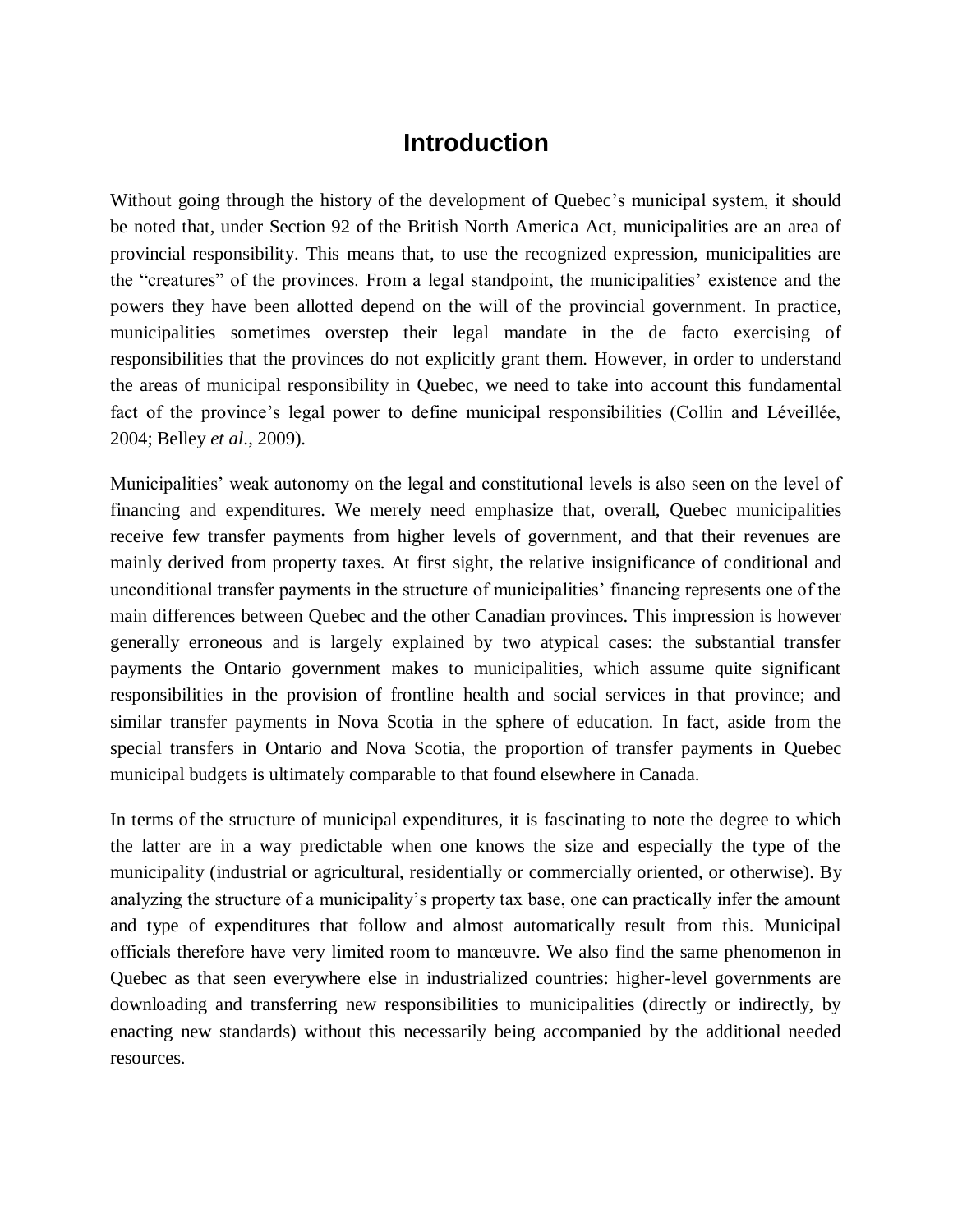In their quest for new resources from higher governments, Quebec and Canadian cities in general have made infrastructures their main battleground, probably because they do not feel that they can claim funding for their day-to-day operations in a sufficiently legitimate manner. They sometimes call for a revision of the Canada and/or Quebec shared-cost infrastructure program, and sometimes for ad hoc transfer payments, the continuation of which they will then try to ensure. In this way, municipalities have recently obtained some funds from the federal excise tax on gasoline, in the same way that they now benefit from a GST exemption. In the case of Montréal, these amounts, which are intended to support municipal investment in the rehabilitation of all infrastructures (streets, public transit, etc.), are much lower than investments in the sector of water alone. It is certainly not a gold mine for them, but municipalities generally adopt the attitude of not refusing anything. And, even more rarely, some Quebec municipalities are quietly echoing the words of the Federation of Canadian Municipalities (FCM), which maintains that the real fiscal imbalance in fact concerns municipalities.

We will return later to the means of control that the provincial government exercises over municipalities more directly and on a day-to-day basis. But it should be noted that, in spite of what we have just explained, municipalities do have some autonomy, as shown by the preponderant proportion of municipal-sourced financing in the arrangements that make infrastructure investment possible, for example. Despite the constitutional prohibition, is this autonomy not opening the way to direct relations between federal authorities and the municipal sector?

While also based on some original data, this chapter synthesizes the research findings of the Quebec team that studied existing relations between municipalities and the federal government and the processes through which provincial mediation occurs in Quebec $<sup>1</sup>$ . This research was an</sup> opportunity to illustrate variations in provincial mediation in different fields of intervention. The research also used two methods—documentary research and interviews—to pose the question of how the resources that the different government levels have affect their respective abilities to achieve their public policy objectives in six areas of municipal public policy—emergency civil planning, federal property assets, immigrant settlement, development of a municipal public image, infrastructures, and Aboriginal policy. The interviews were prepared with the help of documentary research, and in turn inspired further documentary research. This documentary

<sup>1</sup> Other works of significant interest in this area are: Hamel, Pierre J., in collaboration with Sandra Breux, Harold Bérubé and Louis Carrier (2008). *Les infrastructures des municipalités québécoises et les relations intergouvernementales*. Montréal: INRS-Urbanisation, Culture et Société, 28 pages (preliminary version); Guy Chiasson and Junichiro Koji (2008). *Quebec Immigrant Settlement Policy and Municipalities: Fine-tuning a Provincial Template*. Gatineau: Université du Québec en Outaouais, 56 pages (preliminary version); Laurence Bherer and Pierre Hamel. (forthcoming). **«**Overcoming Adversity, or Public Action in the Face of New Urban Problems: the Example of Montreal». Robert Young (dir.). *Sites of Governance: Multilevel Governance and Policy Making in Canada's Cities.* Montréal : McGill-Queen's University Press.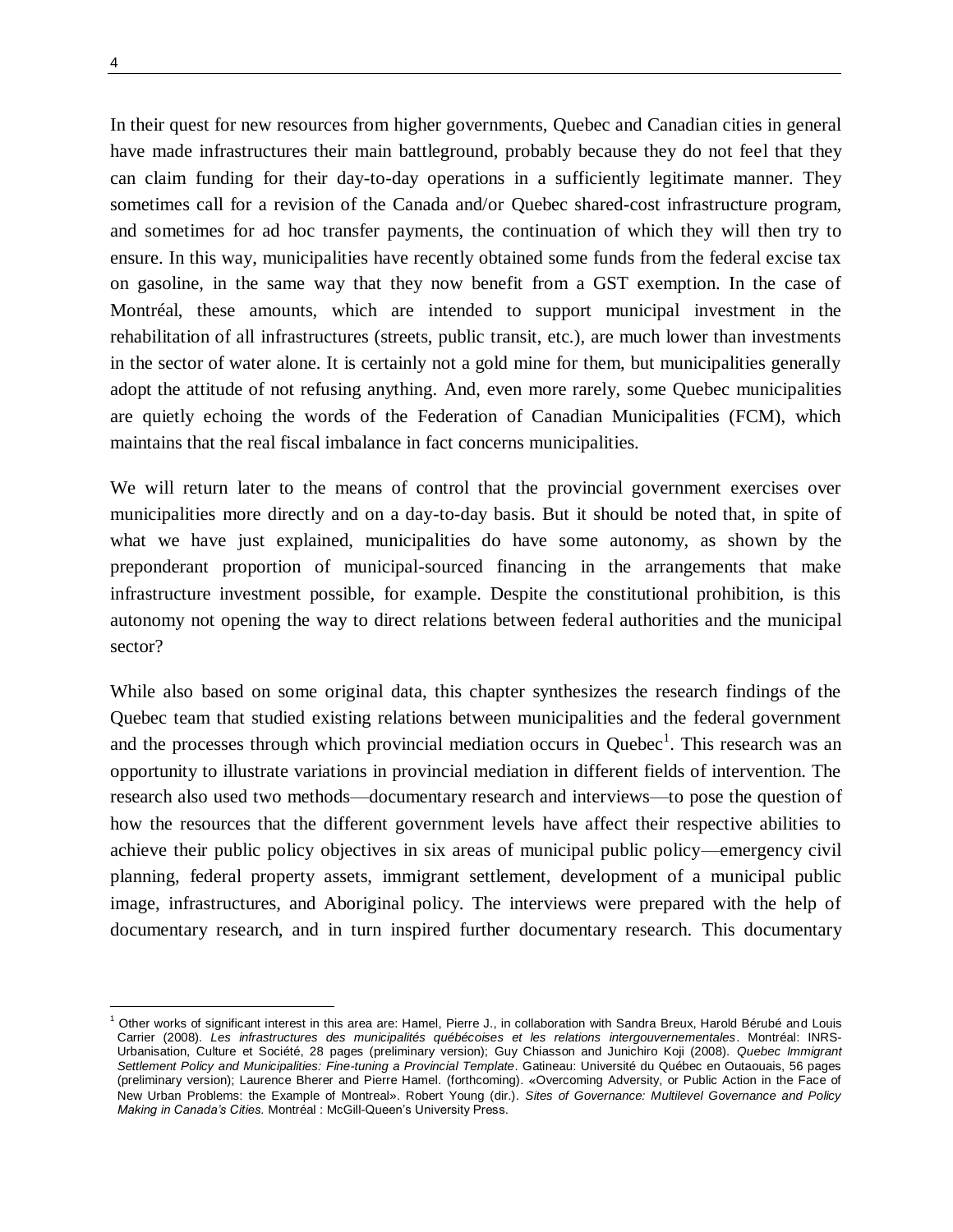research also made possible the production of a basic working document on the functioning of and trends in the Quebec municipal sector, a document that highlights the specificities of "La Belle Province" (Belley et al. 2009).

There are three parts to this chapter. We will first note the fact that in Quebec, as a general rule, municipal-federal relations are the subject of very strict and unavoidable supervision and control, except in the case of the management of federal assets—which we will illustrate with two examples. In the second part of the chapter, we will define the nature of the Quebec provincial government's role in other public policy areas covered by the research approach for the project *Public Policy in Municipalities* ("Politiques publiques et municipalités"—PPM). In the last part, we will attempt to explain a mode of management that appears less as mediation in municipalfederal relations than as a strict regulation of intergovernmental relations. These relations nonetheless sometimes occur in a less normalized way—which we will again illustrate with two examples.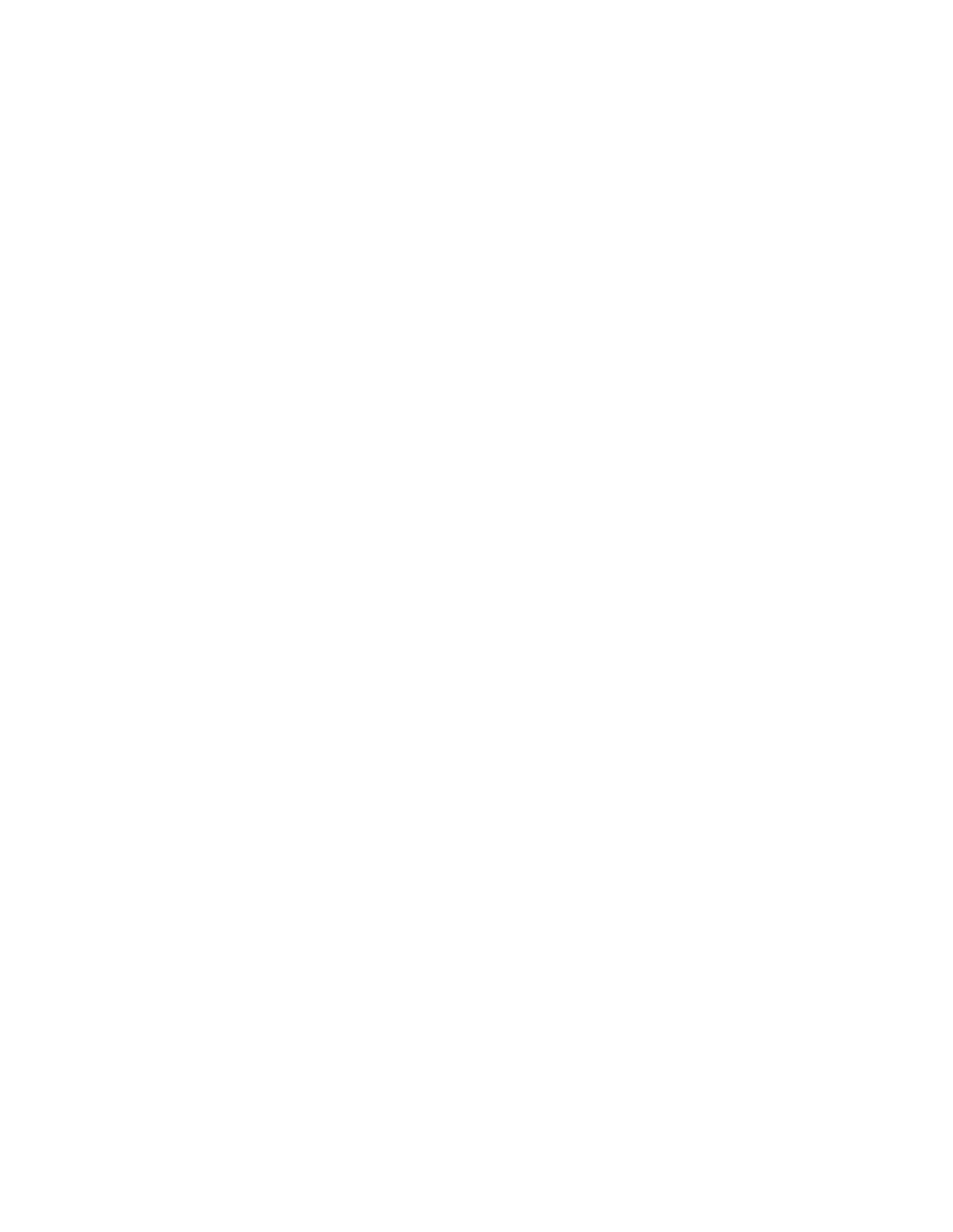#### **THE QUEBEC GOVERNMENT AND FEDERAL-MUNICIPAL RELATIONS**

With Quebec municipalities being under the exclusive control of the Quebec government, the successive governments of Quebec over the past 30 years have adopted and maintained the same policy in this regard: the Quebec government severely limits direct relations between municipalities and federal departments, by ensuring the rigorous application of the *Loi sur le ministère du Conseil exécutif* (*Act respecting the Ministère du Conseil exécutif*) 2 . In spite of its very finicky defence of this prerogative, the Quebec government regularly makes accommodations with the federal government. Thus, when Ottawa decides to grant subsidies in an area of municipal responsibility, arrangements are made so that the Quebec government can apply its own norms without the federal government necessarily having anything to say about it. These accommodations are generally negotiated quickly, but are also sometimes the subject of more extended squabbles about the respecting of each level's jurisdictions.

Funds granted by the federal government in municipal spheres of activity typically go through the Quebec government and pass through a "letter box" such as the Société de financement des infrastructures locales (SoFIL). This recently-created ad hoc agency transfers funds from Ottawa to municipalities without federal standards applying. In most cases, the Quebec government quite simply short-circuits relations between the federal and municipal levels of government. This obviously poses a problem in the context of this study, which focuses first and foremost on relations between the two levels of government. In this case, as in many others, Quebec acts as a "distinct society."

As mentioned above, relations between the federal government and municipalities are fairly limited overall in Quebec and mainly concern the management of federal assets found on the province's territory, which thus becomes the counter-example of a general rule that is quite strictly applied in other public policy areas.

Thus, in the case of the province's largest city alone, federal assets occupy nearly 5 % of the surface area of the Island of Montréal, representing about a third of all federal installations in the Montréal census metropolitan area<sup>3</sup>. Most of these federal properties are under the responsibility of Canada Post Corporation and Public Works and Government Services Canada (PWGSC). They mostly consist of office buildings. These installations nonetheless occupy a relatively small proportion of Montréal's territory. By comparison, property assets under the supervision of the Montréal Port Authority, Parks Canada and the Department of National Defence are less numerous, but cover a proportionately larger surface area.

<sup>&</sup>lt;sup>2</sup> www2.publicationsduquebec.gouv.gc.ca/dynamicSearch/telecharge.php?type=2&file=/M\_30/M30.HTM

 $^3$  The information and analysis that follow are taken from Bherer and Hamel (forthcoming).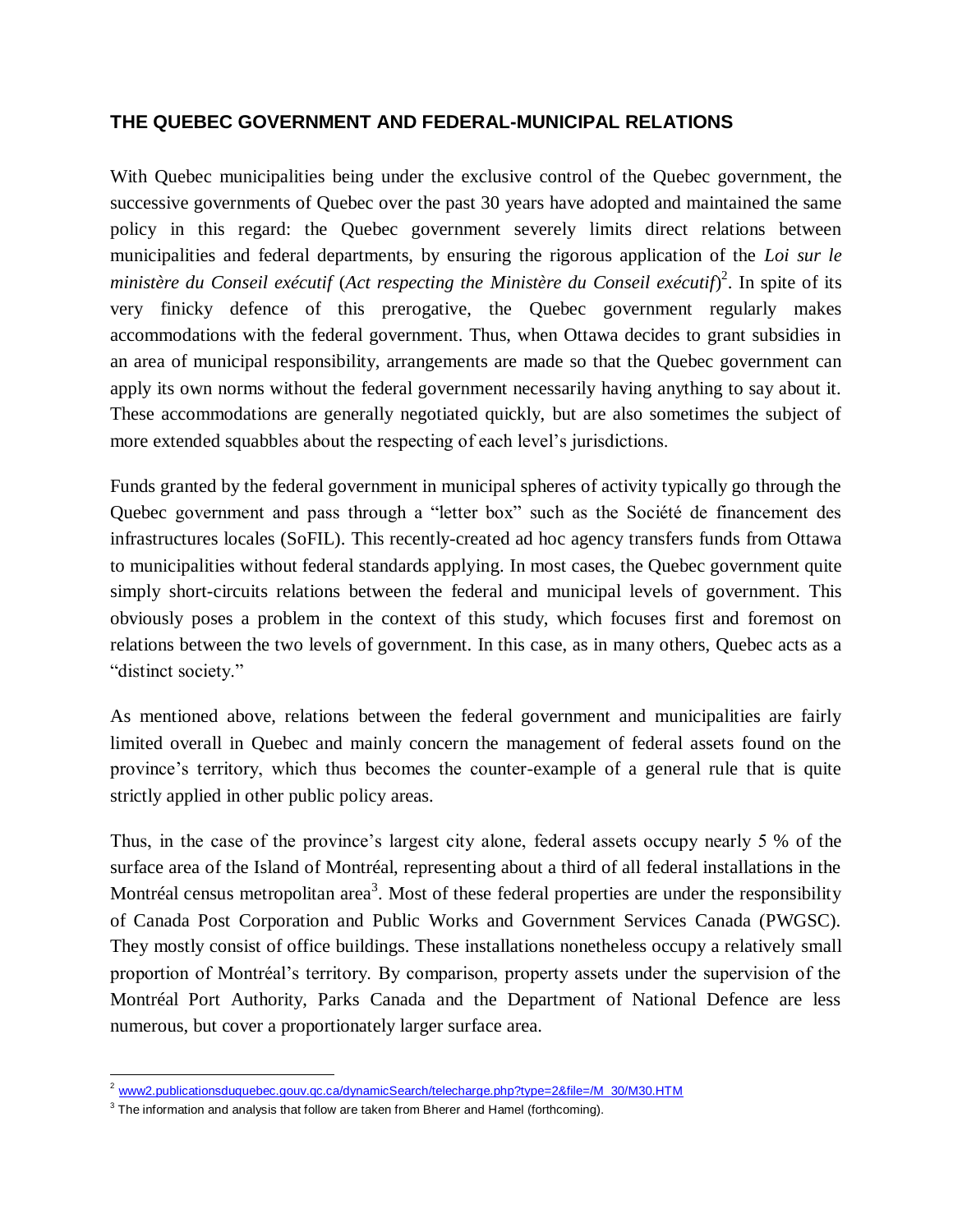The concentration of federal assets in the heart of the island shows that the federal government is a very influential actor in Montréal's urban development. This is due less to historical and political reasons, as in Quebec City and Ottawa-Gatineau, than to Montréal's particular geographic situation: an insular territory bordered by the larger river on the south side, the urban area has several characteristics that directly involve the responsibilities of the federal government. On the edges of the St. Lawrence River, federal assets occupy a very large territory between the Jacques-Cartier and Honoré-Mercier bridges. They cover a 10 square kilometre surface area extending over 31 kilometres of shoreline. They include major federal installations such as the docks and facilities of the Old Port, the CN and VIA Rail marshalling yards, and the grounds of Canada Post, the Lachine Canal, the St. Lawrence Seaway, Park Jean-Drapeau, etc.

A number of other important actors are also present on this highly prized territory: the provincial government, the City of Montréal, and many companies, civil society actors and residents. Since 1978, this territory has been the focus of several requalification plans. However, the presence of transportation infrastructures such as expressways and railway lines, certain harbour facilities and industries makes access to this space and to the river difficult. Transformation of this area requires numerous investments and the involvement of all the actors present on the territory, thus making relations between levels of government extremely important.

Another illustration of this situation is the recent example of the celebrations for the  $400<sup>th</sup>$ anniversary of Quebec City's founding<sup>4</sup>.

The projects and festivities throughout 2008 that marked Quebec City's 400<sup>th</sup> anniversary were carried out with the involvement of the municipal, provincial and federal governments. Following Mayor Jean-Paul L'Allier's initiative in the late 1990s, the three governments set up the Société du 400 $^{\circ}$  anniversaire de Québec, which was responsible for carrying out and managing the 400 $^{\text{th}}$ anniversary events. The Société was funded by the three levels of government and, at the height of the celebrations, included a staff of 185 people and 1,500 volunteers. This was an independent non-profit organization governed by a board of nine administrators from the three governments, with equal representation. Aside from the festive aspect, the  $400<sup>th</sup>$  anniversary was an opportunity for numerous projects for the development of particular sites of interest, which were legacies from the provincial and federal governments to Quebec City. These projects were independently funded and managed by each level of government through its own agencies.

Some federal legacies were managed by the Port of Quebec, thanks to funding from Canada Economic Development (CED). In the context of the project *À la rencontre des eaux et des hommes (Where People and River Meet),* the Quebec Port Authority (QPA) oversaw the

 4 The following paragraphs are the result of a documentary analysis—including a press review— carried out in January and February of 2009.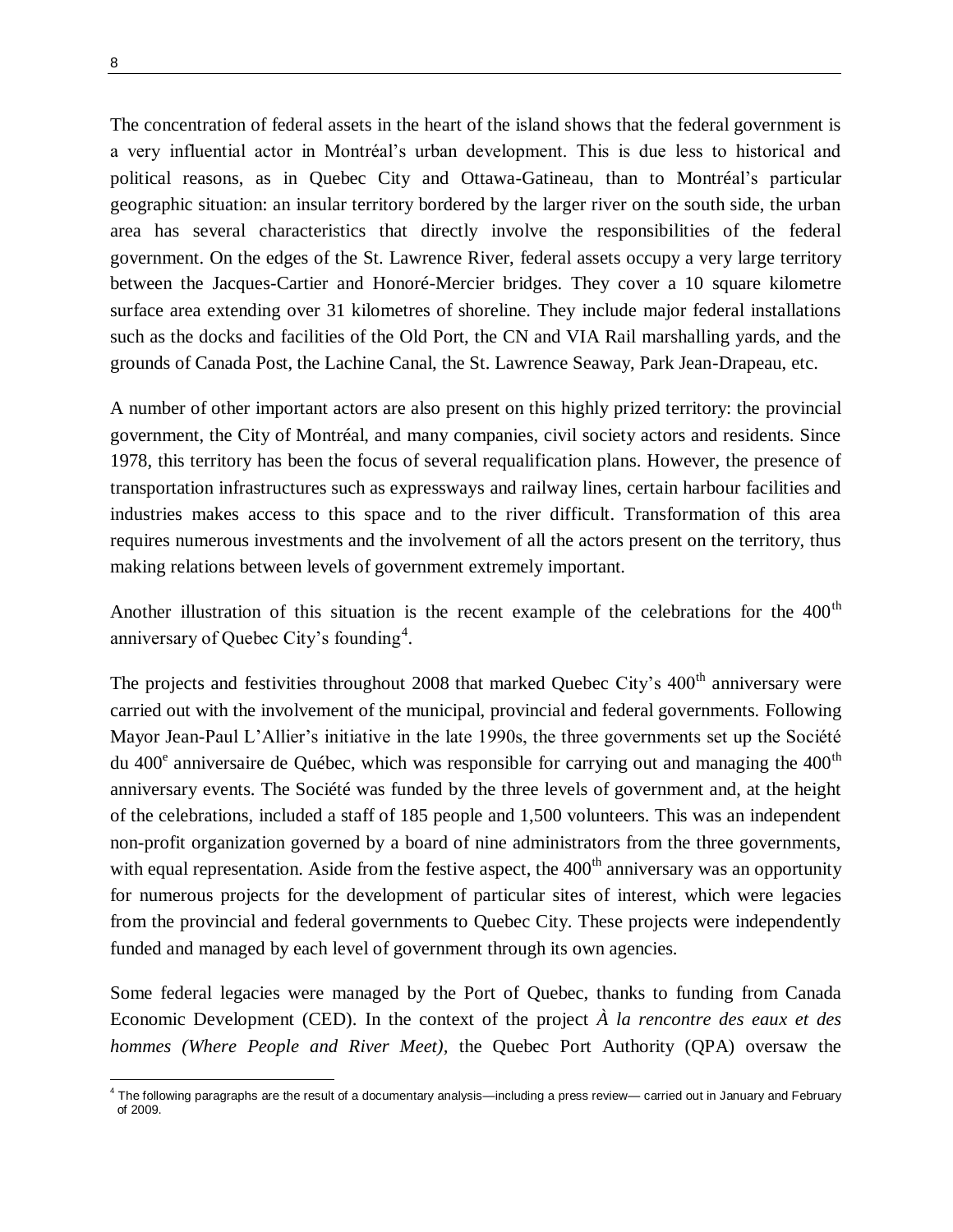redevelopment of three sites under federal jurisdiction: Baie de Beauport, Pointe-à-Carcy and Bassin Brown. The National Battlefields Commission (NBC), a federal agency created in 1908 on the occasion of Quebec City's tercentenary, worked with QPA to animate and interpret Bassin Brown during the summer of 2008.

During the design phase for the Baie de Beauport and Bassin Brown projects, QPA consulted with "extended technical committees made up of stakeholder groups and Baie de Beauport and Bassin Brown users, as well as representatives of the City of Quebec. The comments and concerns raised during these discussions helped guide the preliminary design concepts.<sup>5</sup>" The City of Quebec and QPA also negotiated an agreement on a grant from the City for QPA to carry out activities at Baie de Beauport during 2008, as well as a lease for the long-term rental of the site by the City. The City did however have to submit this agreement to the Quebec government and obtain its authorization before signing it<sup>6</sup>.

For the Pointe-à-Carcy development, QPA received memorandums from various local actors, including the City of Quebec. In its memorandum,<sup>7</sup> the City expressed its approval for the project, in conformity with its own objectives, master plans and development orientations. The City suggested a few minor modifications such as the preservation of a fountain and the addition of green cover.

Another federal legacy in the context of the  $400<sup>th</sup>$  anniversary was the redevelopment of the Louise Basin and the creation of Espace 400°, under the responsibility of Parks Canada. This agency called upon the expertise of Public Works and Government Services Canada (PWGSC) for the planning and management of the work. "Part of PWGSC's responsibility as project manager was to identify technical and professional needs, award and administer contracts, negotiate costs with contractors, and provide goods and services.<sup>8</sup><sup>3</sup> Espace 400<sup>e</sup> was ceded for 2008 to the Société du 400<sup>e</sup> and then became a Parks Canada discovery and exhibition centre.

The three levels of government were actively involved in the activities surrounding Quebec City's 400<sup>th</sup> anniversary. Despite this, there was very limited direct collaboration between the City of Quebec and the federal government. On the one hand, the planning and management of the events were done by the Société du 400<sup>e</sup>, created by the three governments. On the other hand, the federal legacies to Quebec City were realized on federal properties by various federal agencies working together. Although information and consultation sessions were held by the

 5 Taken from the Quebec Port Authority website: [www.quebec2008portquebec.ca/en/02\\_consultation.html](http://www.quebec2008portquebec.ca/en/02_consultation.html)

 $6$  Minutes of the City of Quebec executive committee from June 27, 2007 and April 30, 2008, in particular. For more information, see: Boivin, S. (2008). "Marchandage autour d'un legs d'Ottawa," *Le Soleil*, April 7, p. 3, and the draft agreement: <http://catamaranquebec.org/sites/catamaranquebec.org/files/Entente%20APQ-VQ%2029-04-08.pdf>

[www.quebec2008portquebec.ca/images\\_vrac/ville\\_de\\_quebec.pdf](http://www.quebec2008portquebec.ca/images_vrac/ville_de_quebec.pdf)

<sup>&</sup>lt;sup>8</sup> Taken from the Public Works and Government Services Canada website: [www.tpsgc-pwgsc.gc.ca/bulletin/fa-db/2009/2009-](http://www.tpsgc-pwgsc.gc.ca/bulletin/fa-db/2009/2009-01/2009-01-005-eng.html) [01/2009-01-005-eng.html](http://www.tpsgc-pwgsc.gc.ca/bulletin/fa-db/2009/2009-01/2009-01-005-eng.html)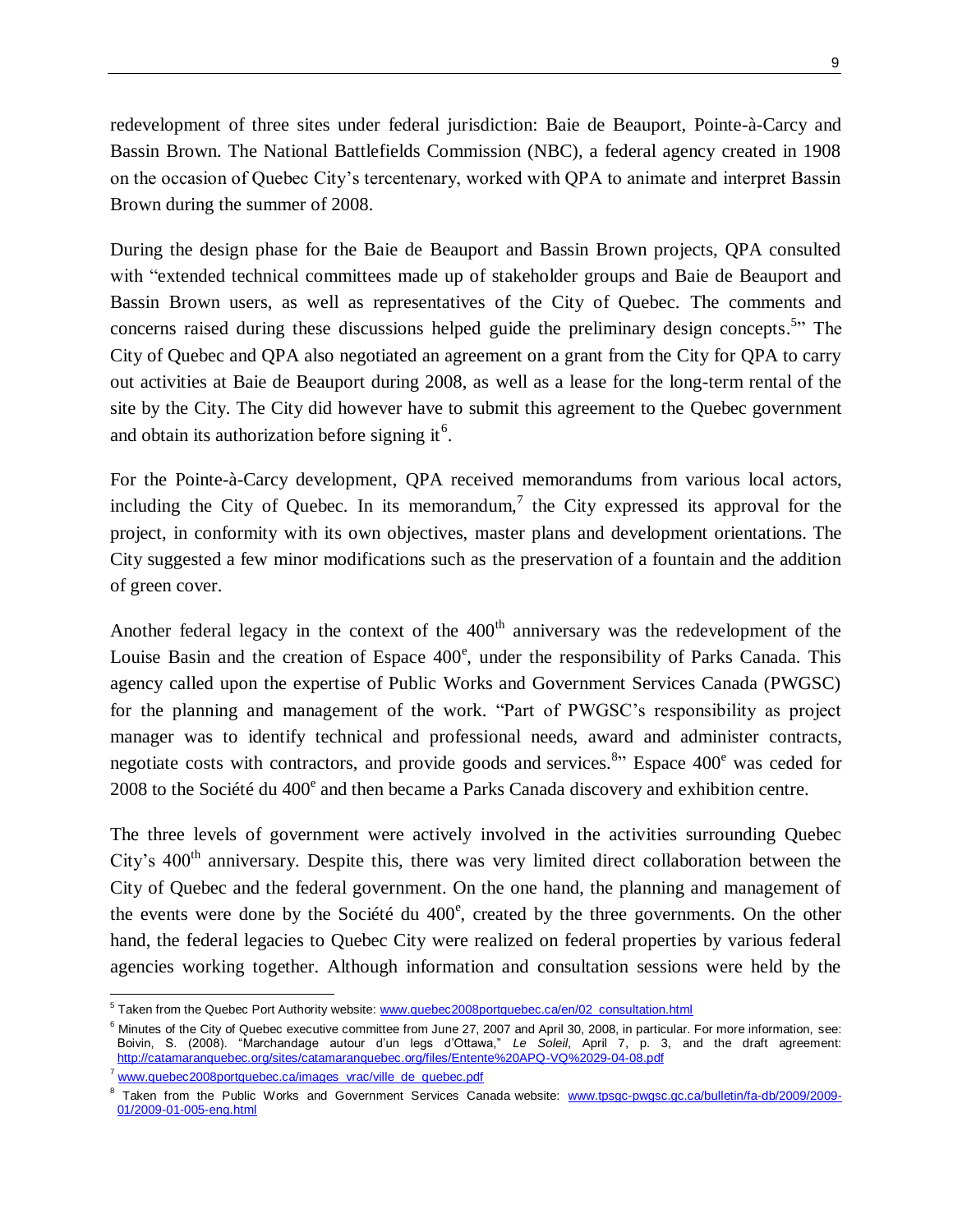federal agencies responsible for these major projects, the City's role remained a marginal one. In addition, any more formal agreements between the City and a federal agency, as in the case of the management of Baie de Beauport, had to be submitted to the Quebec government for approval.

In short, both the Quebec City and Montréal examples show, as Hamel emphasizes, that in Quebec, "relations between municipalities and the federal government are of the same type as those that a municipality necessarily maintains with a major employer, potential investor or powerful property-owner; such relations do not involve the federal level's specifically governmental powers, its programs, laws and regulations" [*our translation*]<sup>9</sup>.

Otherwise, we have to say that in other fields of activity covered by this research, the federal government's role is often discreet, if not merely a financial one. As a general rule, the federal government only rarely appears on Quebec municipal administrations' radar. This also explains the widespread astonishment of people contacted for a potential interview specifically on the subject of provincial mediation in federal-municipal relations: right off the bat, nobody had anything to say about this. This is because, in practice, the Quebec provincial government is careful to ensure its role as a strict regulator of municipal-federal relations.

 $\overline{a}$ <sup>9</sup> Hamel *et al*. (2008), op. cit., p. 20.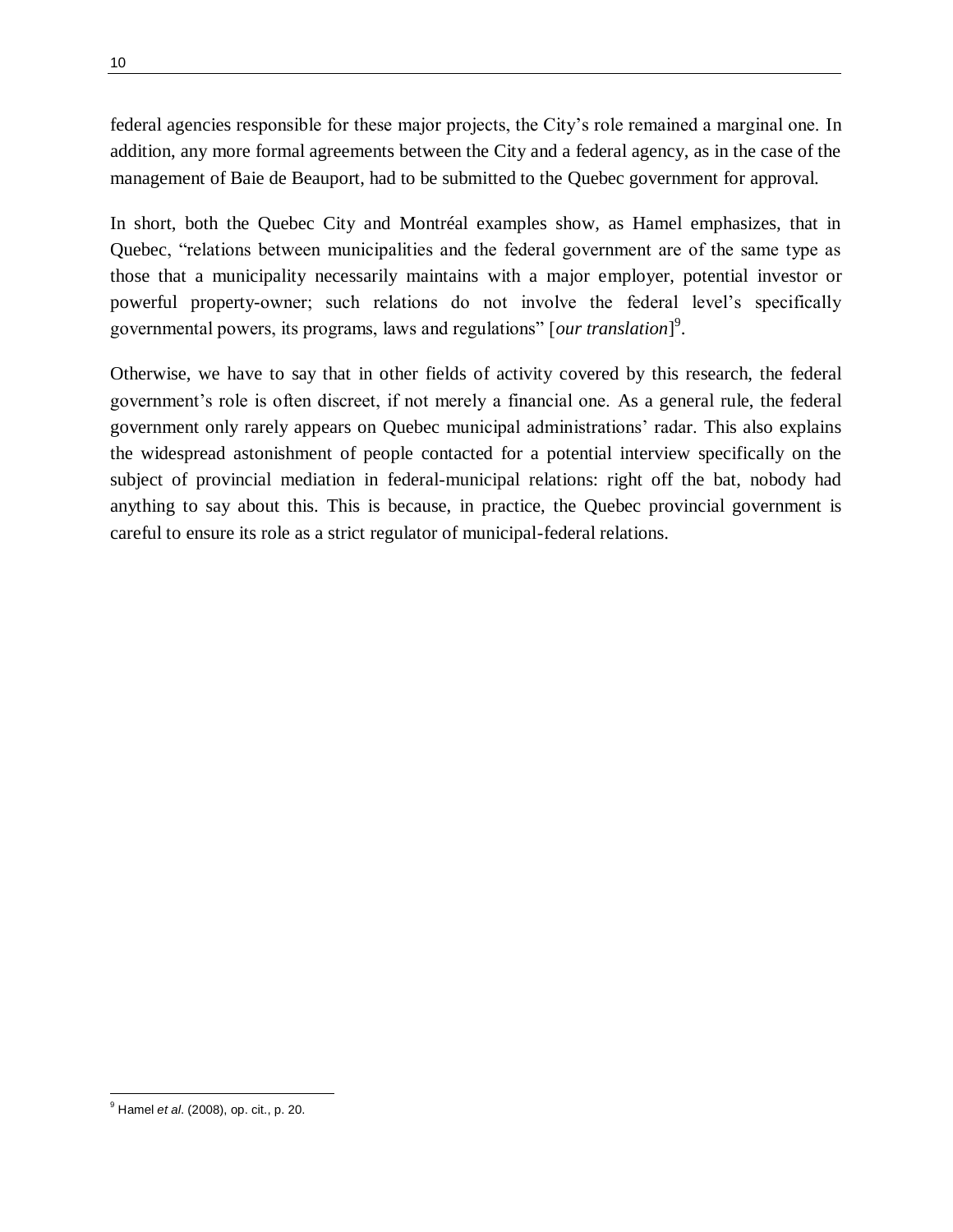#### **THE NATURE OF THE QUEBEC PROVINCIAL GOVERNMENT'S ROLE IN VARIOUS POLICY AREAS**

The Quebec provincial government plays an important and complex role in the formulation of municipal public policies. When it isn't acting as a promoter of municipalities' interests with the federal government or as a mediator between these two levels of government, it plays a central role in the supervision of municipal activities, the development of common policies and, especially, the strict regulation of relations between the federal and local levels.

#### **Supervision**

Quebec municipalities are subject to a variety of provincial government controls. Whether in the fields of the environment, land use planning and development, public security management or territorial organization, government agencies, including the departments responsible for these different areas, supervise local capacities for policy initiative, development and implementation. It is in fact the ministère des Affaires municipales, du Sport et des Loisirs (MASL) (department of municipal affairs, sports and recreation), which became in February 2005 the ministère des Affaires municipales et des Régions (MAMR) (department of municipal affairs and regions) and in 2008 the ministère des Affaires municipales, des Régions et de l'Occupation du territoire (MAMROT) (department of municipal affairs, regions and land occupancy) that exercises most of these controls. However, when the law requires, other government departments or public agencies may intervene. Government agencies are also responsible for overseeing the application of a series of Quebec laws. If we keep to the principal legislation on municipal matters, we can group government controls into two main categories: common controls or those general to a number of laws, and specific controls relating to each piece of legislation.

The first type of control concerns the requirement that municipalities periodically transmit various sorts of information to MAMROT on specific dates, such as the city's property assessment roll (*Loi sur la fiscalité municipale (Act respecting municipal taxation),* section 71), the municipal police's annual activity report (*Loi sur la police (Police Act)*, section 264), or information about the source, nature, characteristics, quantities, destination and means of eliminating waste (*Loi sur la qualité de l'environnement (Environment Quality Act)*, section 68.1). Municipalities must also, in a number of cases and according to the requirements of MAMROT and other government departments, produce certain documents generally associated with the planning and management of various areas of municipal administration. We can mention for example municipalities' obligation to adopt a development plan that is in keeping with the province's overall land use planning and development scheme (*Loi sur l'aménagement et*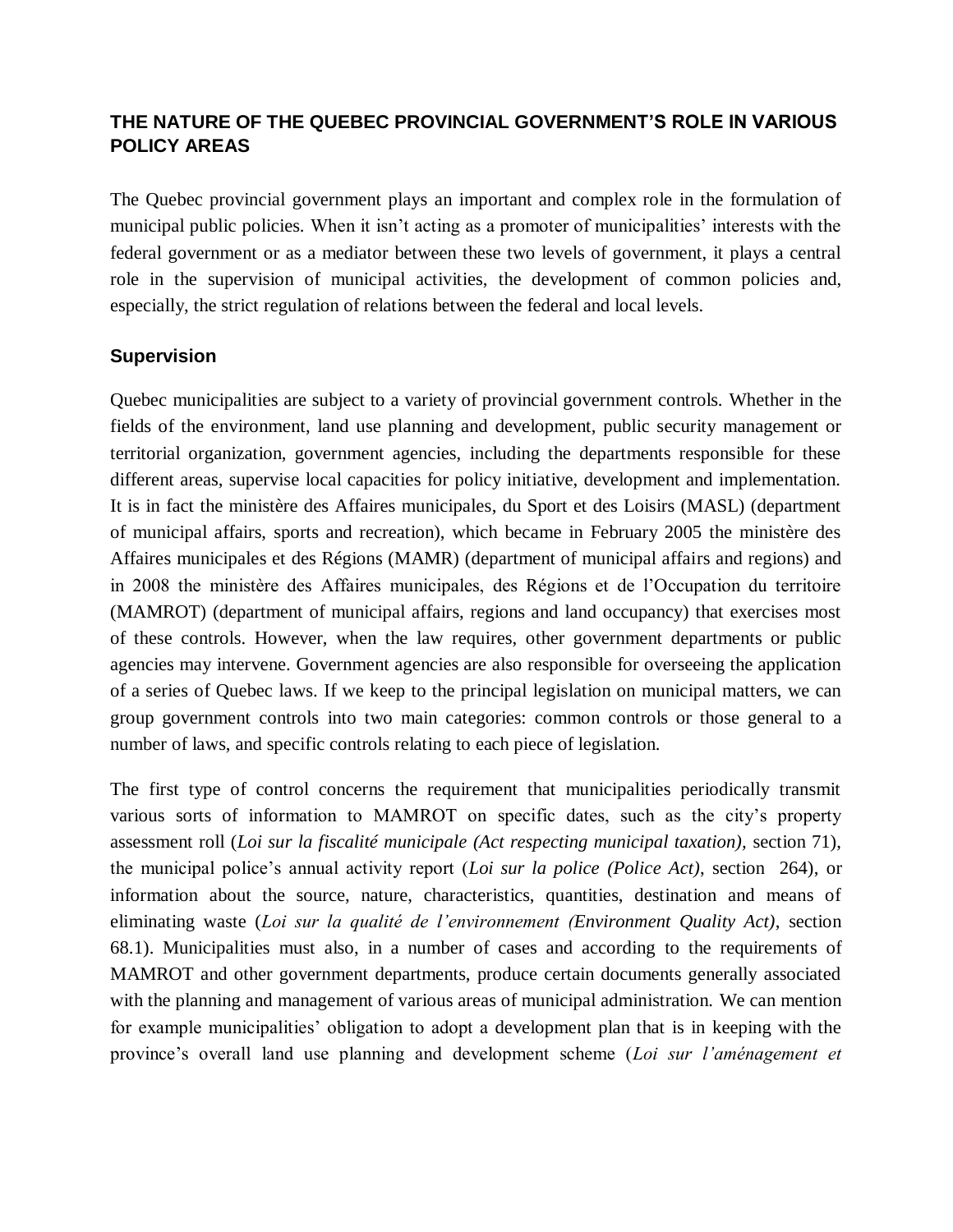*l'urbanisme (Act respecting land use planning and development)*, section 82). One of the most important controls is probably each municipality's obligation, in a variety of areas, to obtain the approval of the department concerned before implementing a decision, rule or regulation.

So we see that controls requiring the transmission of information to various departments as well as those requiring the Minister's approval prior to application of a rule or regulation are the most common. The first sort of controls is not very constraining in that it is simply a matter of the town clerk providing information such the summary of assessment roll, the names of the people forming the city council after an election, the internal regulation of the municipal police, etc. On the other hand, the power of approval is the most constraining and the most widespread. It has the most consequences on the management process, as cities, towns and villages have to face delays in the application of their regulations, as well as being, in a number of cases, forced to modify their regulations to comply with the department's requirements.

For example, in the case of public security management as well as in environmental management, the legislation is more restrictive in that it gives the Minister the right to take initiatives, such as ordering an environmental impact assessment or imposing severe penalties. These powers can however only be used when all the conditions established by the legislation have been met. Bill 75 also gives the department of municipal affairs the right to issue decrees regarding the organization of new cities and towns and to impose its will in the case of a disagreement.

In the area of public security, with the work of the Nicolet Commission, this field emerged as an important category of provincial and municipal public action. The government in fact adopted a new policy in 2001, the main objectives of which are to have public security issues recognized and to institutionalize new practices, which involves a number of provincial controls over municipalities' activities in this area. Eight years after this legislation was adopted, public security actors are continuing to progressively apply the new principles and to implement a more solid emergency management, with all of this under the provincial government's supervision.

In recent years, Jean Charest's Liberal Party government has strongly promoted a policy of decentralization toward municipalities and other territorial actors. Such a decentralization process should lead to a more local form of government where municipalities are given more autonomy, responsibility and powers, including financial powers. But we have to say that, in practice, the provincial level is refusing to relinquish any powers and is maintaining all of its control over municipal management, including in the area of land use planning and development. In this context, municipalities are clearly not able to enter into partnerships with the federal government.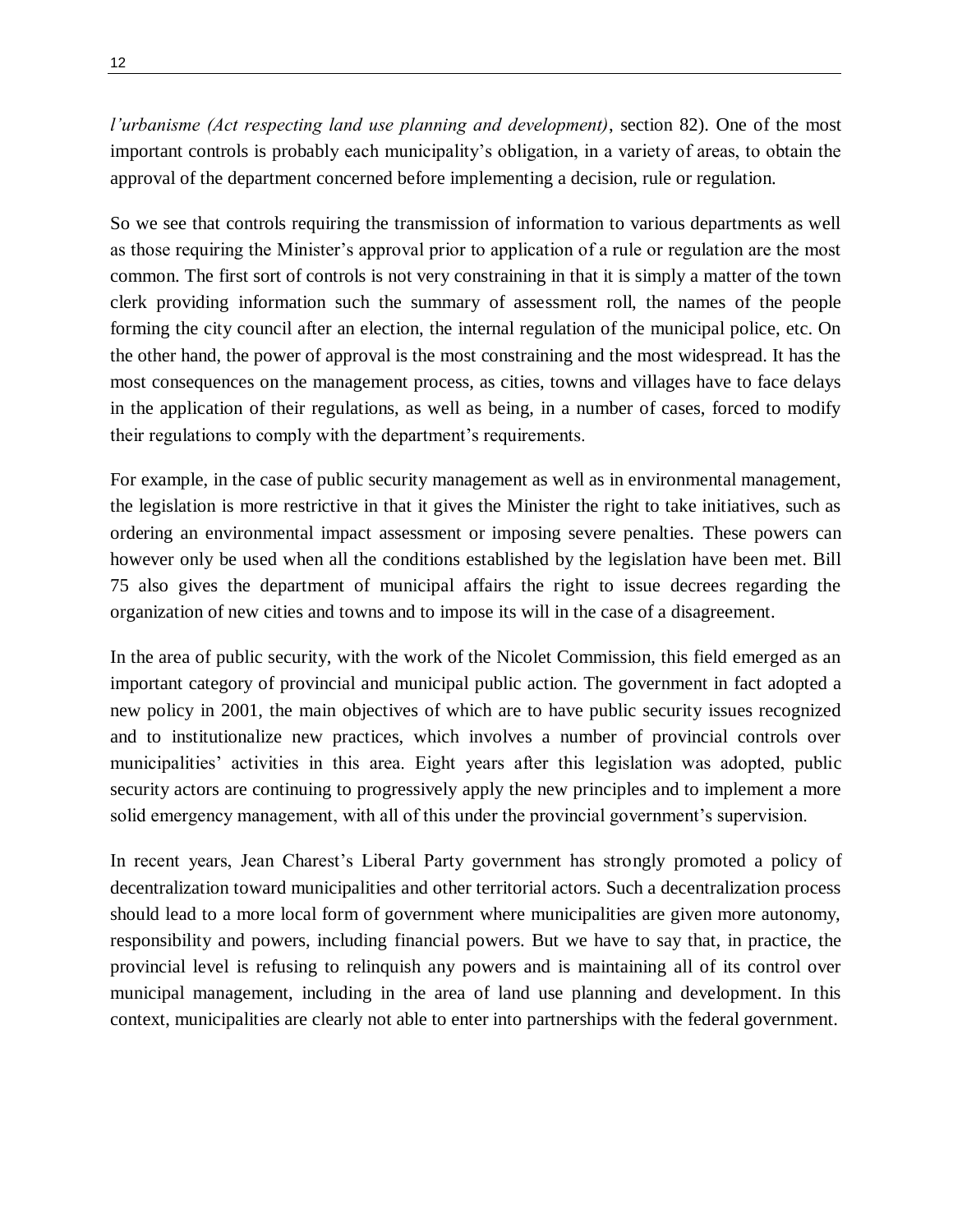#### **Regulation**

It is probably not entirely accurate to talk about regulation when we refer to the provincial government's role in federal-municipal relations. As we indicated above, a number of federal programs are channelled through Quebec government and agencies and it becomes difficult to track them: the main manifestation of the influx (or reflux) of federal transfer payments is the variation in the level of transfers that bear the Quebec government's stamp. Otherwise, the federal government's influence is felt indirectly on the municipal level, in a roundabout way.

Thus, in the case of immigration, since the 1970s, the provincial government has in large part determined the nature of the public policies adopted. Here, the Quebec government has developed an approach that differs considerably from that taken by the federal government and that is reflected in the country's other provinces. Whereas the federal government has adopted a series of policies promoting multiculturalism, the Quebec government takes another, so-called intercultural approach that fosters immigrants' integration into Quebec society. On their end, municipalities such as Montréal adopt an ad hoc approach, in trying by trial and error to resolve problems posed by the management of cultural diversity, without necessarily referring to the provincial philosophy in this matter.

But the fact remains that Quebec applies distinct immigration policies and funds them partly with the help of financial contributions from the federal government. The accords between the two levels of government state that the provincial government is free to decide on the number of immigrants admitted annually on its territory and to choose the economic immigrants and refugees that it admits based on its own criteria. Finally, the provincial government has the exclusive responsibility of seeing to the reception, settlement and integration of these immigrants. In exchange, it receives its share of the federal funding allocated in this area (a little over \$188 million in 2007-2008). Considering this, can one talk about mediation in federal-municipal relations in this case when these relations are so tenuous?

The situation is just as ambiguous in the area of infrastructures. Federal resources reach the municipal level (there are therefore relations between the two levels), but the provincial government does not simply regulate them. It in large part determines how municipalities will use these funds. The provincial government invests heavily and influentially in various infrastructure projects, especially roads, that are closely linked to municipal systems. In this context, we need to highlight one very important phenomenon: the growing control that Quebec is exercising over municipalities. As it receives federal subsidies, the provincial government substitutes itself for the federal in determining how these funds are to be used on the local level. It is now no longer enough to submit a dossier in due form to the department concerned. The department no longer allows municipalities to allot projects in order of importance, based on their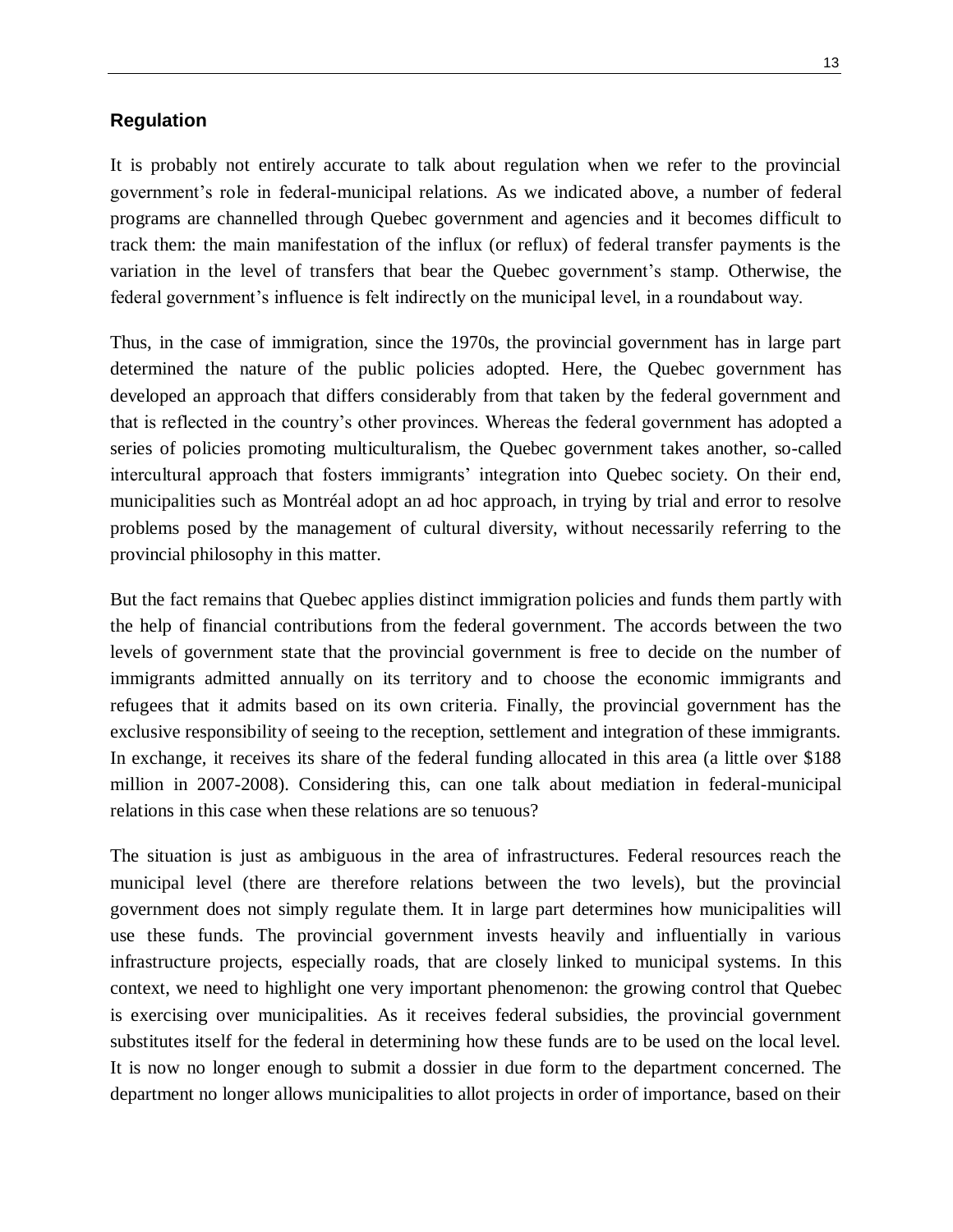needs. Prioritization of the work to be carried out must now be done according to a specific process, which is set out step by step in the guide prepared for this purpose. Another element of overall control recently appeared with the requirement contained in Bill 61 creating the Public-Private Partnership Agency, where the latter can oblige municipalities to go through it and follow the PPP approach.

The situation is not all that different in the public security sector. The Quebec emergency management model elaborated since 2001 has been strongly inspired by practices developed in Montréal in the early 1990s (with the setting up of humanitarian and community organization committees and mixed municipality-industry committees). This partnership-oriented approach, characterized by regular meetings of public security actors, networking, information sharing and the common development of public security documents, is in fact in line with the aims of the new Quebec policy. This way of working together has made it possible to clarify public security actors' roles and the allocation of responsibilities between the provincial and municipal levels. The territorial rather than sectorial division of responsibilities has also fostered the creation of a logical chain of responsibility, from municipalities to the provincial government.

The 2001 reform enabled the setting up in Quebec of a strongly horizontally and vertically integrated emergency system, and an interlinked and integrated approach on the infraprovincial level. But this does not mean that the federal government is not involved in the Quebec public security system. Its intervention is simply closely oriented by the provincial government, which wants to avoid direct relations between the municipal and federal levels. The general rule is that the federal government only intervenes if the province says that it is unable to act with its resources alone regardless of the type of disaster, except in the case of an exceptional state of emergency caused by an external threat. This is called the overflow principle. The municipality is the first to intervene. If it needs more support and resources, it asks for help from the provincial government, which sets up its own public security centre. The federal government is the last to act, unless infrastructures under its responsibility or its assets are directly affected.

In other sectors such as the environment or national security, the three levels of government now work together on the same committees. This openness illustrates the growing concerns in the area of risk management and encourages a rapprochement between the three levels. Cooperation and the networking and collaborative approaches strongly valued by public security actors are also contributing to this openness. But in spite of the collaborative and associative approach, the federal government is still a minority partner that has little influence in the development of Quebec municipal public policies.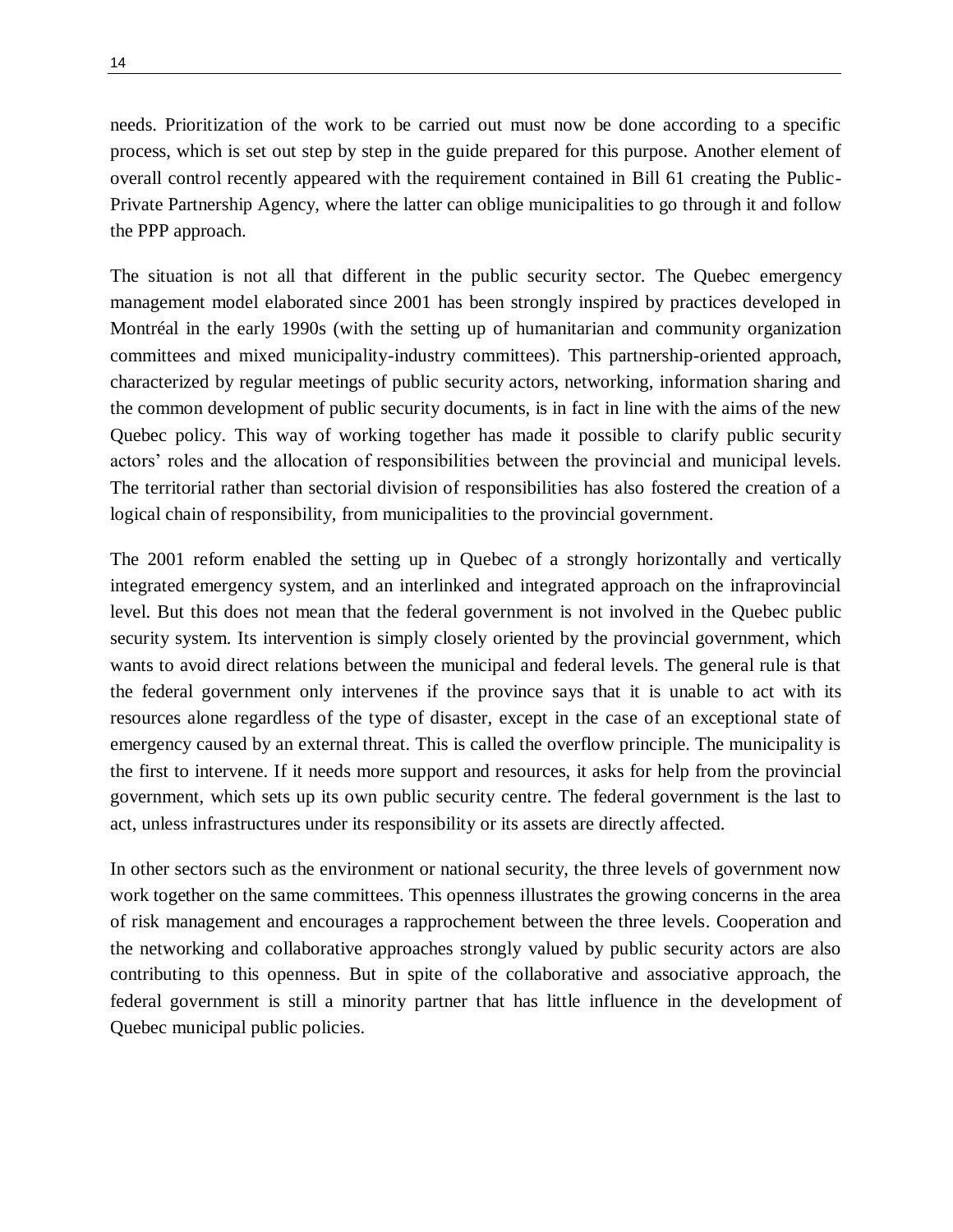#### **Association**

In all cases of association between the three levels of government, Quebec ensures that relations between the other two levels of government are kept to a minimum. In some cases, however, the three partners are associated and have relative autonomy. But when this happens, it is in the context of informal agreements, in more nebulous policy areas where it is possible to avoid the provincial government.

In terms of the management of Montréal's public image, an initial observation reiterates a conclusion that OECD reached in 2004 after evaluating metropolitan governance in the Montréal area: "good metropolitan governance in Montréal is hampered by an unclear definition of responsibilities and a lack of harmonization of territories under the responsibility of the various institutional structures in place‖ [*our translation*]. Since the 1990s, planning, management and intervention bodies have proliferated in the Montréal area. Their powers are unstable, and they are all attempting, to varying degrees, to influence decision-making processes.

The development of the city's image is thus occurring at the intersection of two approaches. On the one hand, it is involved in creating an arena of opposition on a symbolic and ideological level in order to win acceptance for a hegemonic representation likely to affirm the supremacy of the actor or actors that promote it. On the other hand, it is associated with strategic operations of positioning and alliances in the public arena. The problem is that, for the moment, no one actor is strong enough to persuade the others to support its view of things. The result is, if not a perpetual state of confrontation, at least a series of parallel operations that one cannot foresee converging in the near future, but that are opening the door to some degree of intervention by the provincial *and* federal levels.

This initial observation does not mean that there is all-out war between all public actors at the three levels of government, including their private partners. However, the alliances that are prevailing are often quite specific and constantly need to be reviewed or re-negotiated. This situation obviously adds to the difficulties in reaching a strong consensus around an image that all share or accept. This is our second observation.

The mechanisms that dominate relations between levels of government in Quebec mainly fall within the sphere of the province and essentially affect relations between the provincial and municipal levels. We will describe them for two areas where they are numerous and complex: immigration $10$  and infrastructures $11$ .

 $10$  For more on this subject, see Chiasson and Koji (2008), op. cit.

<sup>11</sup> See Hamel *et al*. (2008), op. cit.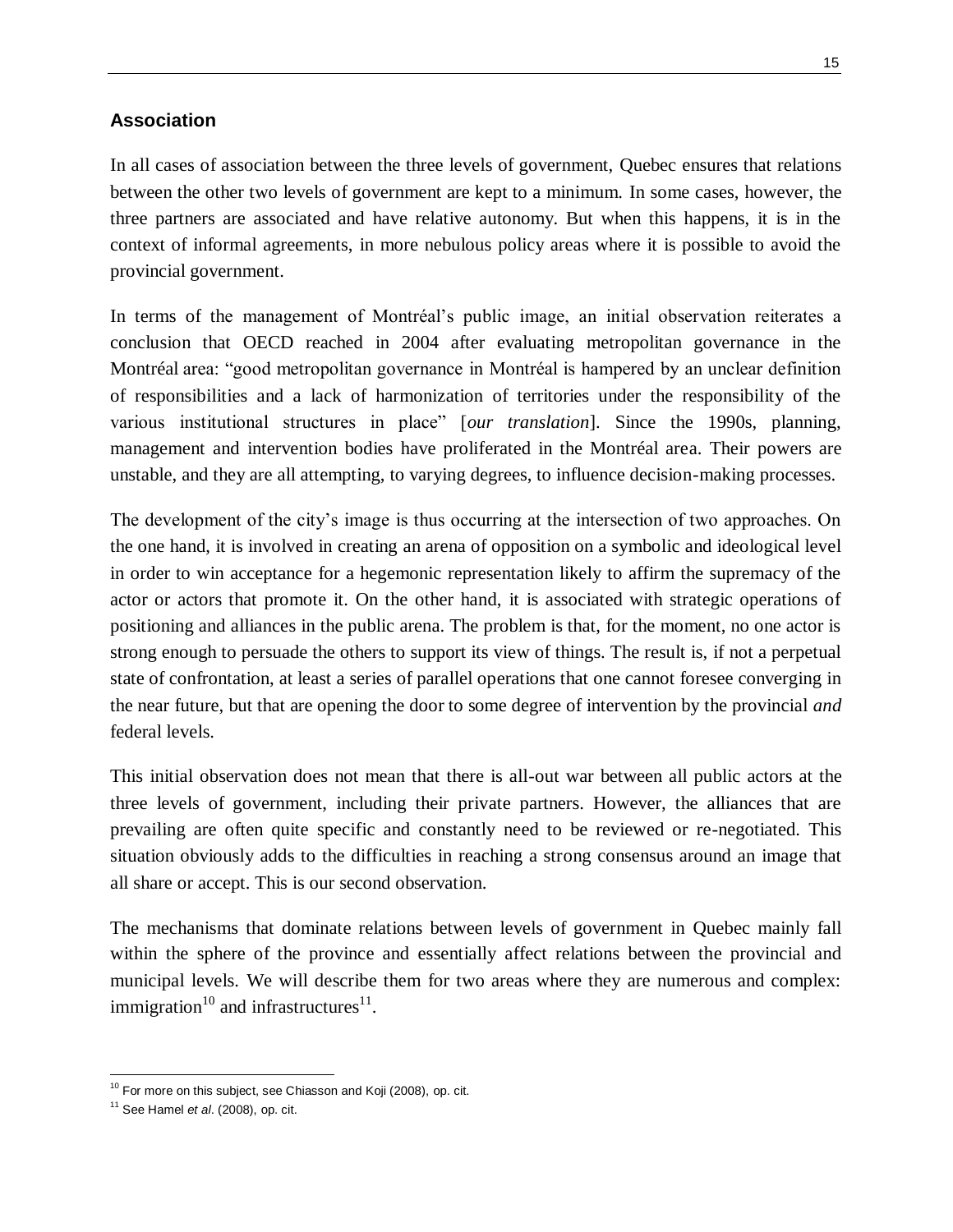In the field of immigration, a provincial action plan in large part defines the programs and policies adopted. Here, provincial interventions can be grouped into five areas: support for new immigrants; linguistic integration; socioeconomic integration; diversity management; and regional development. Together with several other components of the provincial government that work with it in the application of these policies and programs, the ministère de l'Immigration et des Communautés culturelles (MICC) (department of immigration and cultural communities) obviously plays a leading role in this area.

In terms of support for new immigrants, MICC manages the Programme d'accompagnement des nouveaux arrivants (PANA) (support program for new immigrants). This program, introduced in 2004, helps newly-arrived immigrants integrate into Quebec society and into the job market. This is done mainly by funding local non-profit organizations. Linguistic integration, one of the provincial government's longstanding priorities, largely occurs through the Programme d'aide financière pour l'intégration linguistique des immigrants (PAFILI) (financial aid program for the linguistic integration of immigrants), also administered by MICC.

On the level of socioeconomic integration, however, in addition to PANA, new immigrants also receive help from the ministère de l'Emploi et de la Solidarité sociale (MESS) (Quebec department of employment and social solidarity), through the Programme d'aide à l'intégration des immigrants et des minorités visibles en emploi (PRIIME) (employment integration program for immigrants and visible minorities). By offering funding to small and medium-sized businesses, this program encourages them to give immigrants their first work experience in Quebec. This department also administers the "Québec pluriel" program, which helps to increase the employability of young immigrants and members of visible minorities. Launched in 2004 in Montréal and Quebec City, the program now involves Gatineau, Laval, Longueuil and Sherbrooke as well. In addition, MICC has signed more than twenty agreements with professional associations to facilitate the recognition of foreign specialists' expertise.

Regarding diversity management, MICC administers the Programme d'appui aux relations civiques et interculturelles (PARCI) (support program for civic and intercultural relations) and offers financial assistance to non-profit organizations working to improve relations between the province's cultural communities. This program is being pursued in the work environment, with the Centre d'expertise en relations interculturelles (centre of expertise in intercultural relations) and the Service-conseil en relations interculturelles (intercultural relations consulting service), both created in 2004. More generally, the Quebec government has helped to improve minorities' representation in the job market through the Programme d'accès à l'égalité (access to equality program), based on the *Loi sur l'accès à l'égalité en emploi* (*Act respecting* **equal access** *to employment*) and the Programme d'obligation contractuelle (contractual obligation program).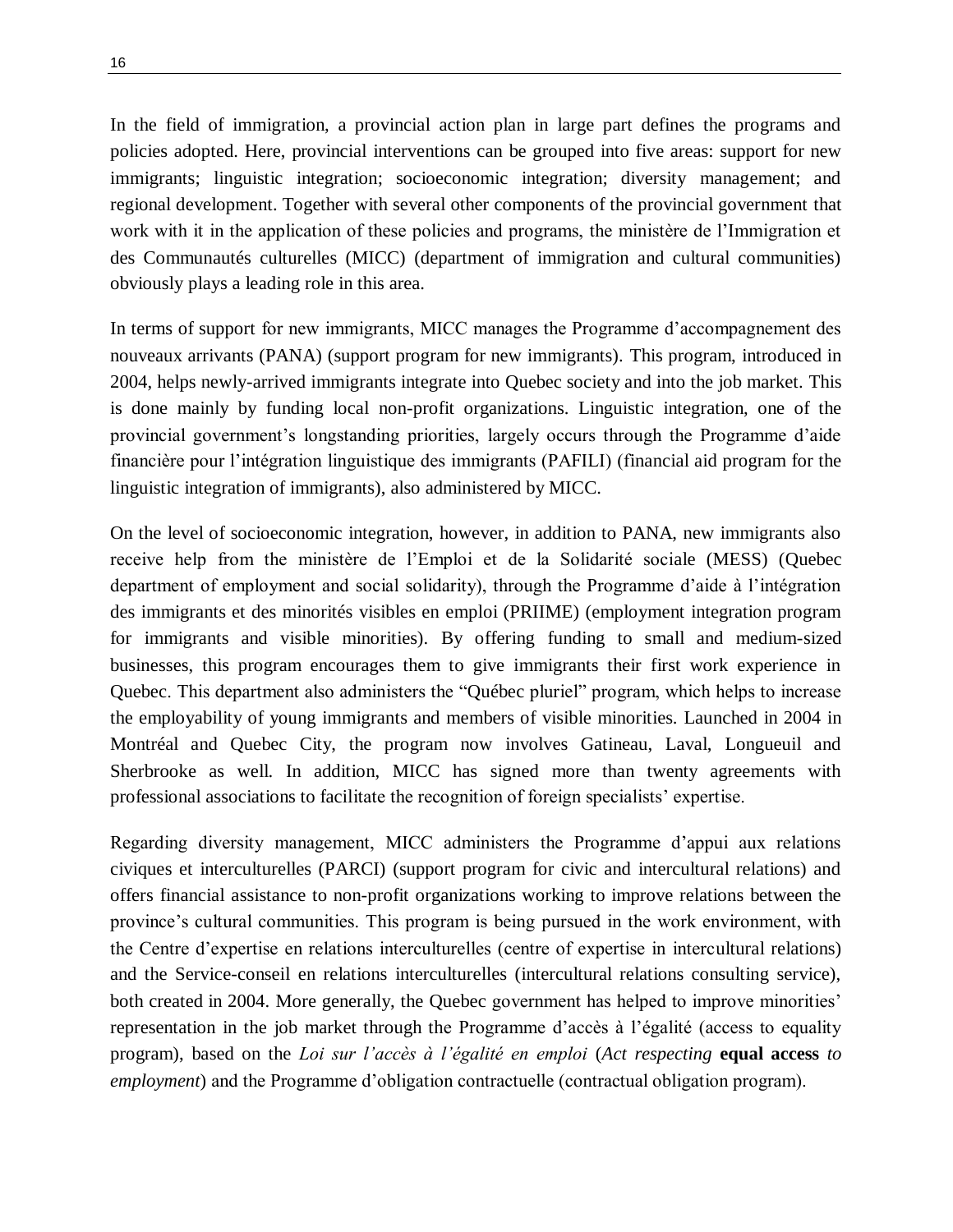Finally, on the level of regional development, the provincial government is trying to encourage immigrants' integration into regions of the province outside Montréal, through the Programme régional d'intégration (PRI) (regional integration program).

In sum, the provincial government's intervention in the area of immigration is substantial and is centred on MICC, although other departments and organizations are involved as well. A large number of local actors are also integrated into these policies and programs. Local NGOs thus play a major role in the application of several of the programs described above, and municipalities act as intermediaries between MICC and these NGOs. This partnership with local NGOs is similar to that seen in other regions of Canada, even though it differs in its underlying philosophy and in the fact of the provincial government, rather than the federal government, acting as a special partner.

The same goes in the area of infrastructures, where the Quebec government offers municipalities a wide array of support programs. Most originate from the ministère des Affaires municipales, des Régions et de l'Occupation du territoire (MAMROT) (department of municipal affairs, regions and land occupancy), but others come from the ministère des Transports (transportation department) or the ministère du Développement durable, de l'Environnement et des Parcs (department of sustainable development, the environment and parks). The latter has developed the ClimatSol soil decontamination program, which replaces the Revi-Sol program. This measure of only \$50 million (\$25 million for Montréal, \$5 million for Quebec City and \$20 million for other municipalities) is sparking the interest and even enthusiasm of many municipal administrators, especially in small municipalities where it allows for the rehabilitation of often central unused land and fosters redevelopment projects that otherwise seem completely unrealistic.

MAMROT offers four main programs in the area of infrastructures. It introduces first the Programme d'infrastructures Quebec-Municipalités (Quebec-municipalities infrastructure program) (\$690 million), which has become almost permanent since the repealing or nullification of its end dates. Secondly, the Programme de renouveau urbain et villageois (urban and village renewal program) was launched in 2002. The MAMROT also offers the *2000 Canada-Quebec Infrastructure Works Program* (\$1.7 G), a worthy successor to the earlier programs, whose deadlines were constantly being extended (as with the earlier programs, the federal contribution is payable in cash at the end of the work, whereas the provincial contribution is staggered over a long period of time: municipalities borrow the amount of money and the government reimburses it with interest). Finally, the Fonds sur l'infrastructure municipale rurale (FIMR) (rural municipal infrastructure fund) with contributions from MAMROT and the Green Municipal Fund is managed by FCM and was created in 2000 from a federal government grant for the allocation of subsidies and loans to support environmental projects.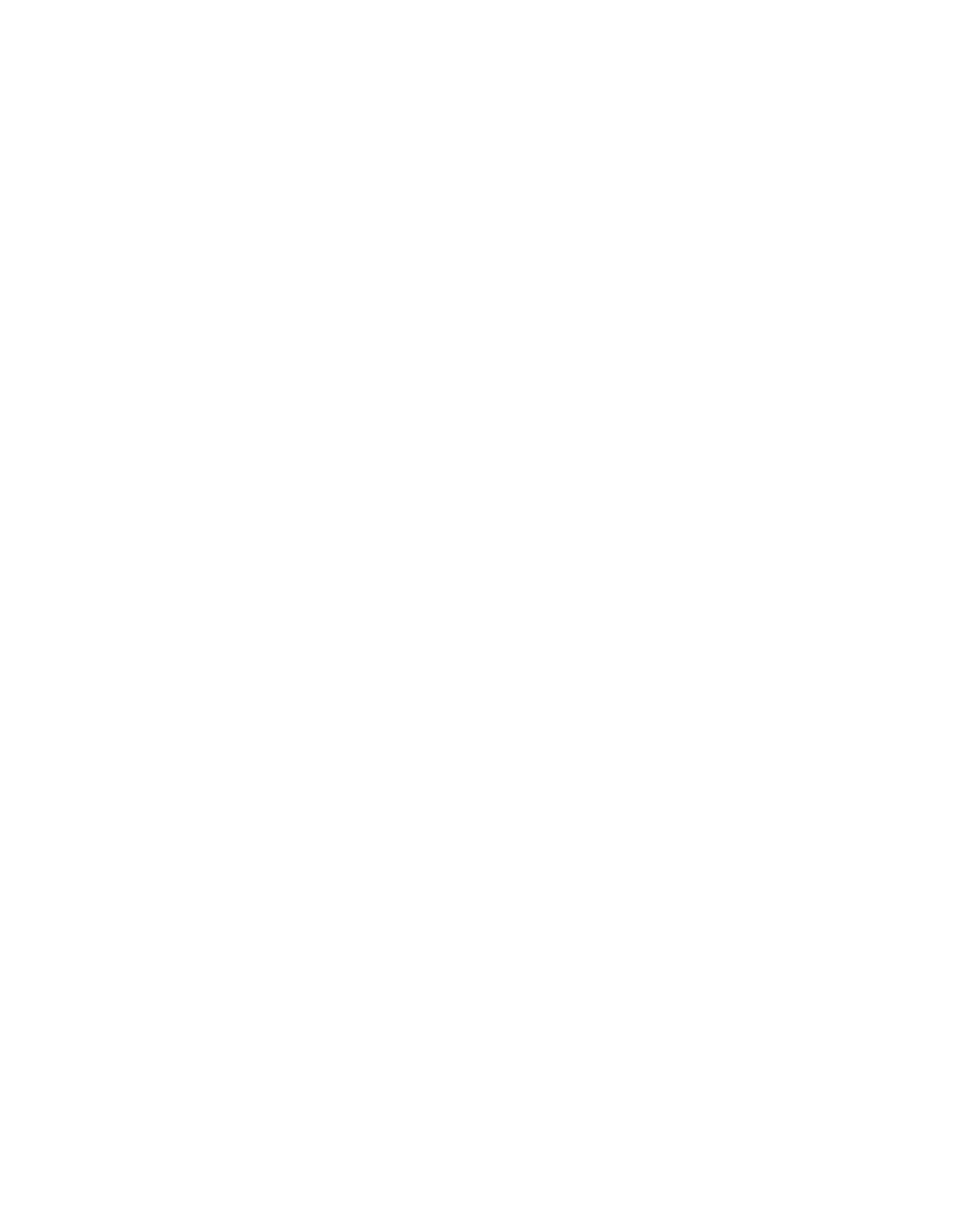#### **WHAT EXPLAINS THE PROVINCIAL APPROACH?**

The characteristics of the province of Quebec in large part explain the nature of the relations observed between the different levels of government. In a way, one can say that these relations develop and evolve in response to tensions between the province's political and economic characteristics. But we also see cases where intergovernmental relations are strongly marked by the nature of the policies in question.

#### **The nature of the province**

Since the 1960s, the Quebec provincial government has assumed increased responsibilities due to an accelerated development of the Quebec state, a development fuelled by a desire for modernization and by nationalism centred on the francophone component of the province; but this same government is also facing a progressive decline in its revenues (fiscal imbalance). Consequently, it is increasingly dependent on federal transfer payments. Paradoxically, this modernization has made the Quebec state a very important tool of provincial and national government wishing to curtail, as much as possible, federal government intrusions into the province's areas of responsibility. These changes have also induced the Quebec government to extend its influence in its own areas of responsibility and in certain spheres that are in theory federal government responsibilities. Striving, to varying degrees, to fulfil the role of a national government, the provincial government is in this context focussed on defending its autonomy more than are the country's other provinces. This has led, as we have seen, to an extremely close supervision of relations between the federal and municipal levels.

In the case of Montréal, given the uncertainty that has characterized local political leadership since the 1990s, governance arrangements have proved to be very turbulent, and also very shortlived. This can be partly explained by the weak political leadership. It is also the nature of the local state that is involved here. Montréal is not a capital city. Unlike other large cities, the municipality cannot therefore benefit from advantages in terms of the public resources usually allocated to capital cities. In addition, due to the city's demographic and economic importance in Quebec, the provincial government does not want to give it too large a proportion of public resources, nor make it a leading political centre in the context of the Canadian federalist system where there is still an ongoing power struggle between the provinces and the federal government. Strengthening Montréal as a political centre would likely weaken Quebec's political power in its negotiations with the federal government. This has resulted in provincial interventions and institutional reforms targeted to the Montréal area that are quite simply contradictory. On the one hand, the provincial government wants to strengthen Montréal, defined as a development pole, whereas, on the other hand, it is maintaining Montréal's divided political power in multiplying the levels of power, collaboration and decision making.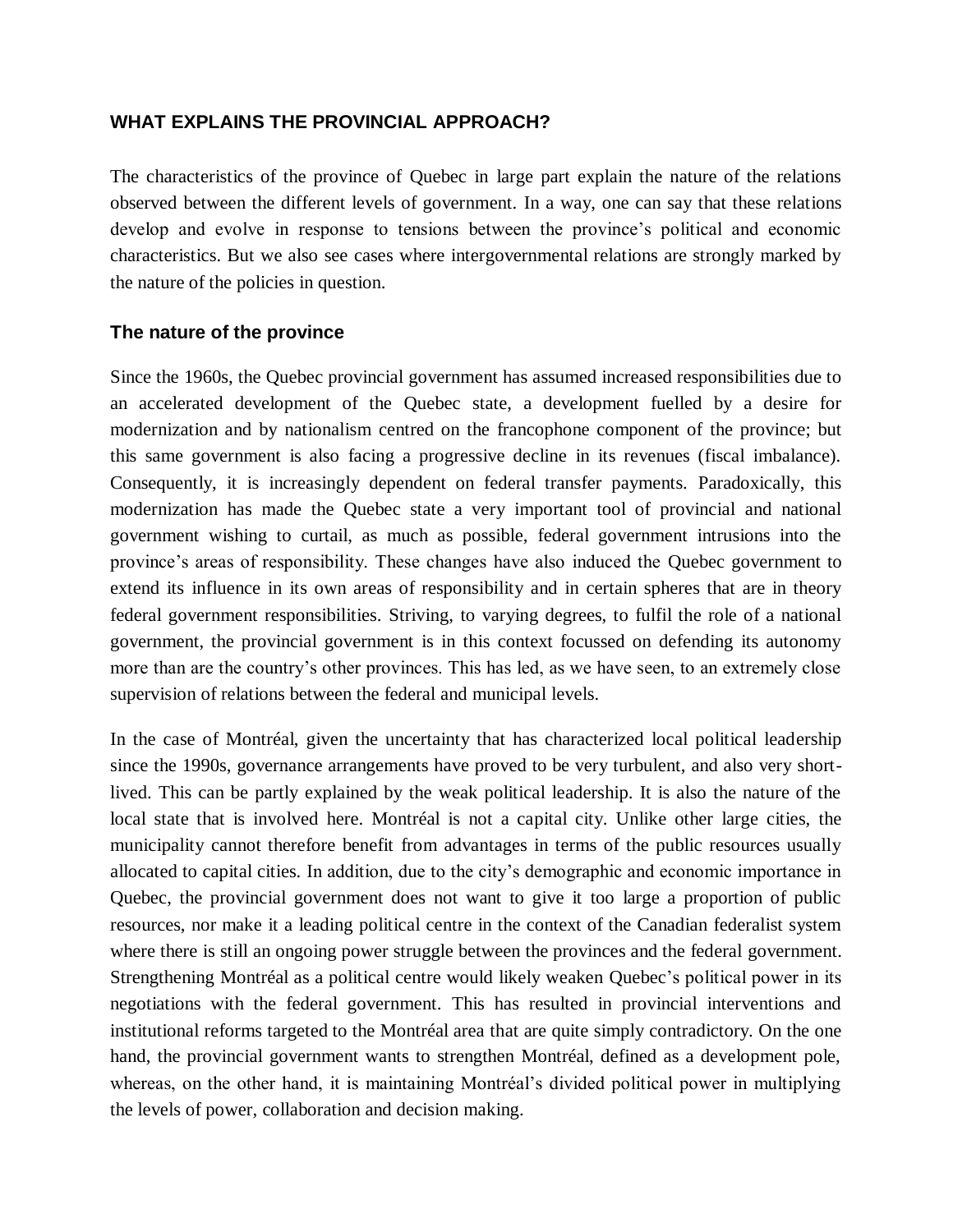At the same time, the government recognizes two municipal political associations as legitimate representatives of the municipal sphere. They have the unofficial status of important spokespersons and are almost always immediately invited to participate in all formal consultation operations (as in the context of parliamentary commissions) or more informal ones. The first is the Union des municipalités du Québec (UMQ) (Union of Quebec Municipalities). It has some 230 members and represents over six million people and more than 90 % of the province's municipal budgets. In practice, UMQ brings together urban municipalities under the *Loi sur les cités et villes* (*Cities and Towns Act*) or that have a specific charter, but UMQ in fact has a great deal of difficulty in maintaining cohesion among its members and fostering harmony among the different types of municipalities. For example, the largest cities regularly withdraw from the Union and then ultimately rejoin once again, until the next confrontation. This is in particular the case for Montréal, which is clearly an important loss for UMQ.

The other association is the Fédération québécoise des municipalités (FQM) (Federation of Quebec Municipalities). If UMQ is the small club for big municipalities, FQM is the big association for the smallest ones. Active on 85 % of Quebec's territory, especially in rural areas, but also in urban and periurban settings, FQM represents more than 900 municipalities and almost all of the province's regional county municipalities (RCMs). This federation, set up 60 years ago, has always been the spokesperson for the regions. FQM has a board of directors representing its members: it consists of 38 mayors, elected by the mayors of member municipalities in their region, a representative of bilingual municipalities, a representative of municipalities of over 10,000 inhabitants, a representative of municipalities on the territory of the Montréal Metropolitan Community and a representative of municipalities on the territory of the Quebec Metropolitan Community.

UMQ and FQM are unquestionably still municipal officials' main spokespersons for their interests with the Quebec government. The government in fact recognizes the importance of their role, as it set up, several years ago, a formal consultation and discussion mechanism (Table Québec-municipalités, a provincial-municipal round table) in which these associations are officially represented and where projects and policies of interest to the municipal sector are discussed. But an examination of the latest legislative reforms affecting the municipal sphere shows that several other groups can also voice their concerns and try to influence government decisions. This is the case in particular for the main employers' and union associations, which do not hesitate to take a stance when their members' interests are involved.

And finally, we should mention the Federation of Canadian Municipalities (FCM), which occupies a strategic position in relations between the municipal and federal levels. In one form or another, it has been giving voice to Canadian municipal governments since 1901, and currently has over 1,750 members. With a mandate of representing this level of government's interests in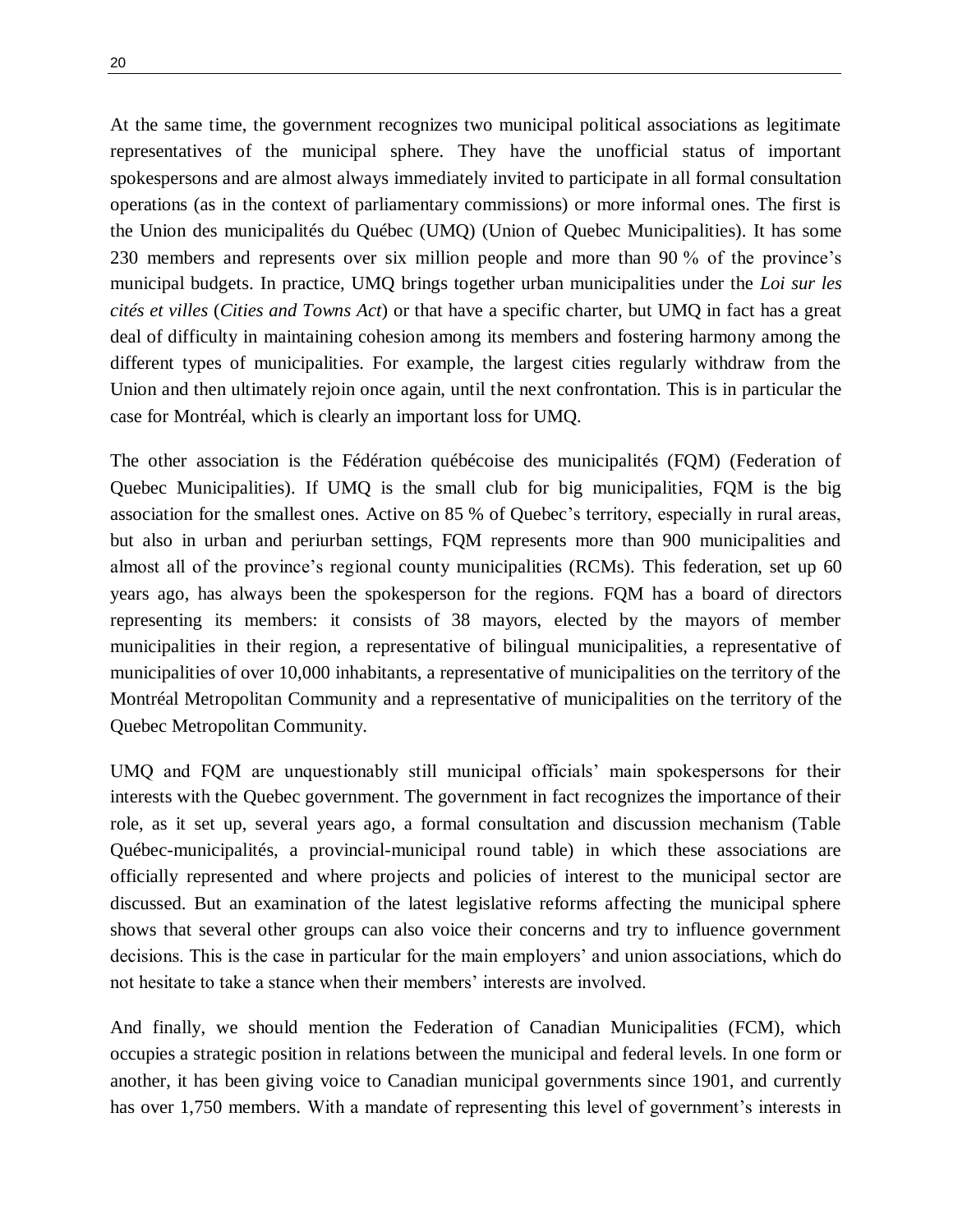matters connected with federal policies and programs, it constitutes a rare bridge allowing Quebec municipalities to have access to Ottawa, especially in regard to the province's largest cities. Montréal, Laval, Longueuil and Quebec City thus belong to the Big City Mayors Caucus (BCMC), which brings together mayors of the country's 22 largest cities and meets two or three times a year to discuss FCM priorities. This organization obviously has limited influence over the development and application of public policies. But it nonetheless represents a powerful lobby and, in the Quebec context, an interesting avenue for municipalities wishing to bypass the provincial government.

#### **The nature of the policies**

There are no cases where the federal government enters into a relation with the Quebec municipal level without the provincial government acting as mediator or partner. As one provincial civil servant explained during an interview: "In our understanding, under existing frameworks, the Quebec government is the only intervener for the federal government; it ensures the [government's] official positioning and so is not a mediator between the federal government and municipalities that might want to negotiate an agreement. Strictly interpreted, these frameworks stipulate that for the federal government, municipalities are not official interveners and, conversely, for municipalities, the federal government is not a potential intervener" [*our translation*]<sup>12</sup>. In other words, the federal government's involvement necessarily implies that of the provincial government. This federal government involvement is closely governed by the *Loi sur le ministère du Conseil exécutif* (*Act respecting the Ministère du Conseil exécutif*), which explicitly describes how relations between levels of government should be managed in Quebec. Provincial civil servants and their federal counterparts scrupulously follow this legislation, which considerably reduces the possibility of administrative conflict or friction between levels of government.

As we saw, this general rule has different applications depending on whether the public policy area under consideration is essentially under provincial or territorial jurisdiction (emergency civil planning, development of a municipal public image), is the focus of national policies (immigrant settlement, infrastructures—and here it would be interesting to add the case of housing), is rarely the focus of policies (Aboriginal policy in cities), or involves the federal government as an agent of urban development without any real governmental connotation (federal property assets).

This being said, there are specific cases where relations between the three levels of government can occur in a less normalized way; and this is manifested not so much in provincial mediation as in a convergence of interests and interventions. We will give two examples of this: revitalization

 $\overline{a}$  $12$  Excerpted from an interview conducted in the summer of 2007.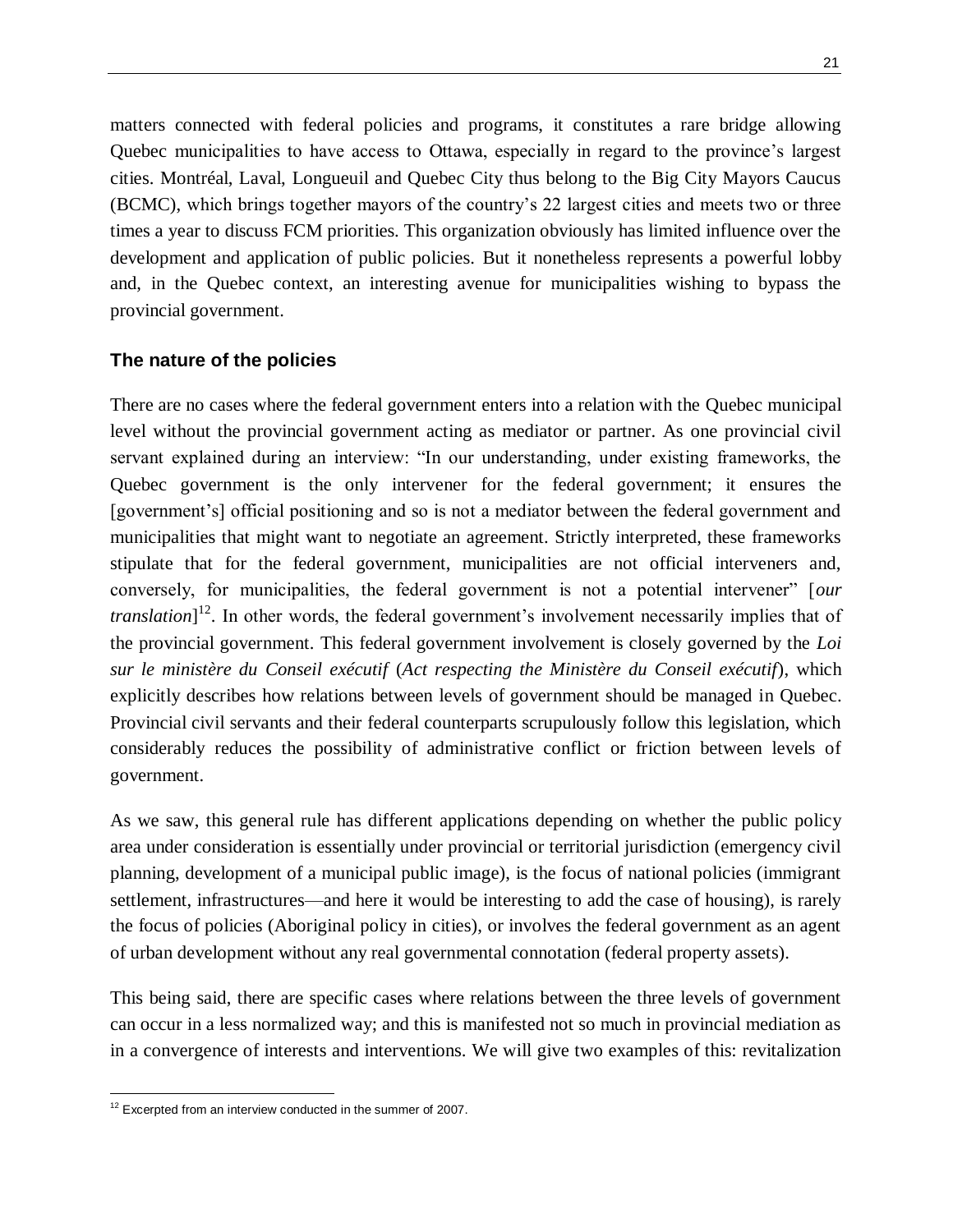of the Lachine Canal in southwestern Montréal<sup>13</sup> and public action(s) on local development in Lanaudière, on the fringes of the metropolitan area.

In the 1990s, the federal government launched an immense revitalization program with the objective of allowing pleasure boating on the Lachine Canal and turning this area into a recreation and tourism site. Once intended for the industries along this waterway, the canal no longer had any use when it was closed to local navigation in 1970. Over the following decade, the cities of Lachine and Montréal made several proposals to the federal government to revitalize the canal. The federal authorities were gradually convinced. In 1977, responsibility for the site was given to Parks Canada, a division of Public Works Canada. For ten years, the canal was the focus of a modest redevelopment, which nonetheless represented a turning point in the site's new tourism and recreational vocation. A cycling path, green spaces and pedestrian walkways allowed Montrealers to timidly re-appropriate the canal during the 1980s.

This period also corresponded with the development of a renewed interest, by authorities on the three levels, in the river and its shorelines. This interest took three forms. First was the 1988 signing of the Canada-Quebec Agreement on the St. Lawrence (later called the St. Lawrence Action Plan), which aimed for a better environmental management of the river and its surroundings. In the wake of this bipartite agreement, a federal-provincial Joint Environmental Assessment Panel Reviewing the Lachine Canal Decontamination Project was set up in 1989. The federal authorities (Parks Canada and the Old Port of Montréal Corporation) responsible for different sections of the Lachine Canal felt that the complexity of the issues associated with the canal's cleanup justified the creation of this panel. The joint panel approach allowed for the conducting of a single environmental assessment procedure that respected both federal and provincial requirements in this regard. With this panel and the St. Lawrence Action Plan, the federal and provincial governments showed that they were willing to work together under certain conditions.

The municipal level was not to be outdone: Montréal and its neighbours had pressed since the 1970s for recognition of the strategic interest of the river network around the island. In the early 1980s, the major revitalization of the Old Port of Montréal, which turned it into a recreational, tourism and heritage site, was indicative of the spirit of collaboration between the three levels of government. The public also had the opportunity to support this new vision of the harbour areas and access to the river thanks to public consultations held in 1978-79 and 1985-86 on the rehabilitation of the Old Port. The Old Port area was inaugurated in 1992 for Montréal's  $350<sup>th</sup>$ anniversary.

 $^{13}$  The information and analysis for this example are taken from Bherer and Hamel (forthcoming), op. cit.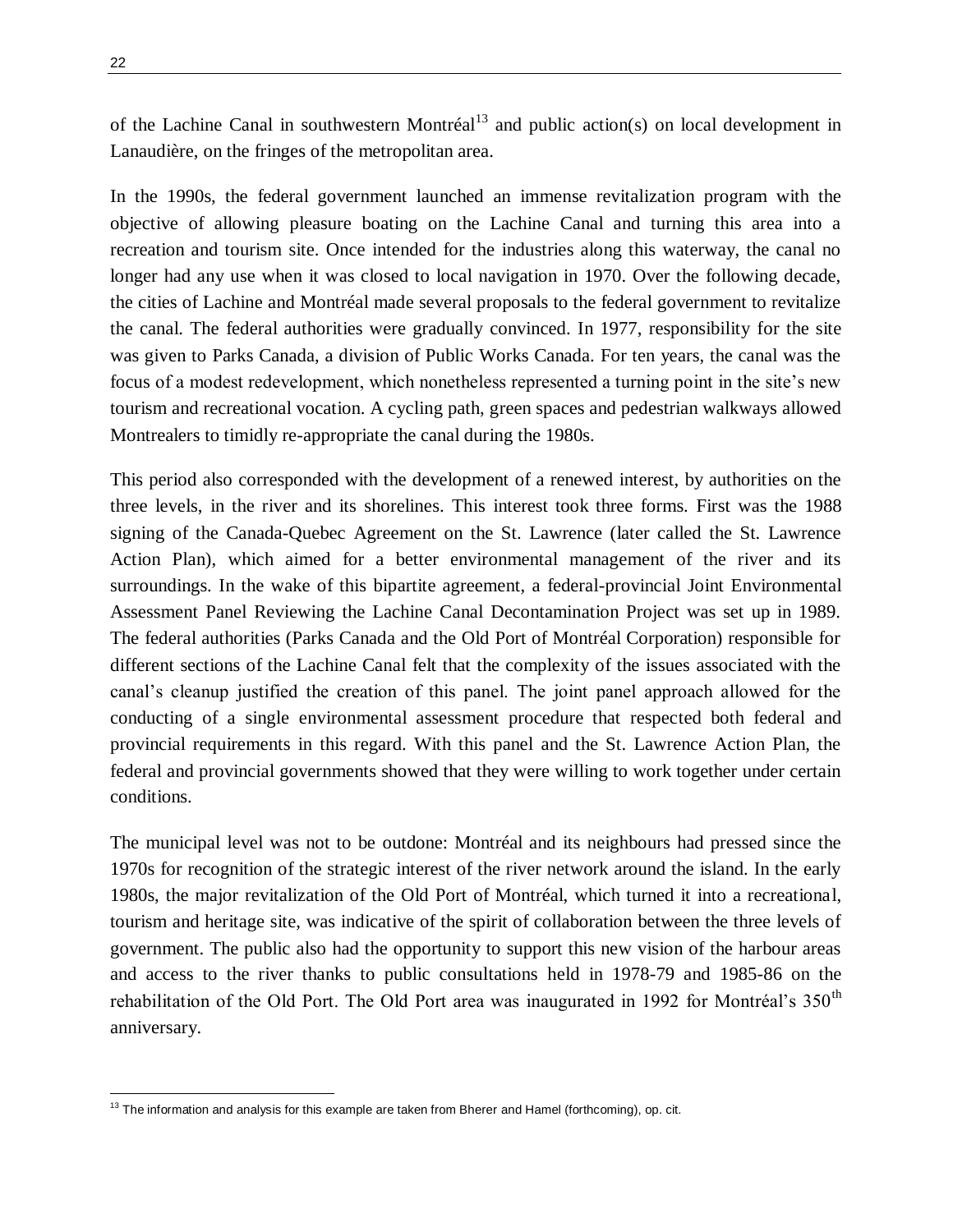23

It was in this rather favourable context that Montréal's mayor at the time, Pierre Bourque, succeeded in setting up Grand Montréal Bleu (*Blue* Greater Montréal), a metropolitan-wide municipal coalition with the objective of protecting and valuing the region's numerous water areas. On the strength of this support, Pierre Bourque presented the coalition's various projects to the federal authorities, including the Lachine Canal rehabilitation project, for which he received promises of funding. From that moment on, things began to move quickly: the federal government showed its willingness to launch the project. We can think in particular of the revision of the master plan for the canal (which had not been updated since its initial formulation in 1979) and the setting up of the agency responsible for local tourism development, the corporation du Pôle des Rapides (rapids area corporation). In 1995, all the actors involved in this project undertook to work together. The agreement between the federal government and municipalities along the canal was officially announced in April 1997 and led to the major work that was carried out in 2003.

The Lachine Canal revitalization is not only a project almost exclusively initiated and planned by the state, but it is also the result of concerted action between the three levels of government. The ideal conditions under which rehabilitation of the site occurred make this project an ideal example of multilevel governance. Its planning obviously engendered tensions about the nature of the project, but this did not hamper the process. The three government actors exhibited the same willingness to go ahead. How can we explain this wonderful agreement? There were three reasons that fostered consensus around the Lachine Canal: the availability of funding, specific government alliances, and sustained collaboration between all the actors involved in the project.

We observed a similar type of convergence in the case of local development in the Joliette-Berthierville region, on the immediate periphery of the Montréal metropolitan area. In this regard, we conducted a brief survey<sup>14</sup>, in February-April 2009, of the main local development actors in this region: the federally associated Société d'aide au développement de la collectivité (SADC) (community development assistance corporation) of d'Autray-Joliette and the provincially connected conseils locaux de développement (CLD) (*local development councils)* of Joliette and d'Autray. Based on mandates that, though not identical, are nonetheless very similar, how are these two agencies—SADC and CLD—able to link their interventions in the course of their activities?

"It isn't a secret: SADC is a full-fledged partner like the Banque Nationale or Caisses Desjardins might be" [*our translation*]<sup>15</sup>. This excerpt expresses the widely held view that, in the

<sup>&</sup>lt;sup>14</sup> The methodology was the same as that followed for the entire PPM project, that is, an initial documentary analysis—in this particular case through content analysis of the websites of the three agencies concerned—followed by a series of four semistructured interviews with authorities at the SADC d'Autray-Joliette, the CLD Joliette, the CLD d'Autray and a federal member of parliament. Other documents provided during the interviews completed the study materials.

 $15$  Excerpted from a telephone interview conducted on February 24, 2009.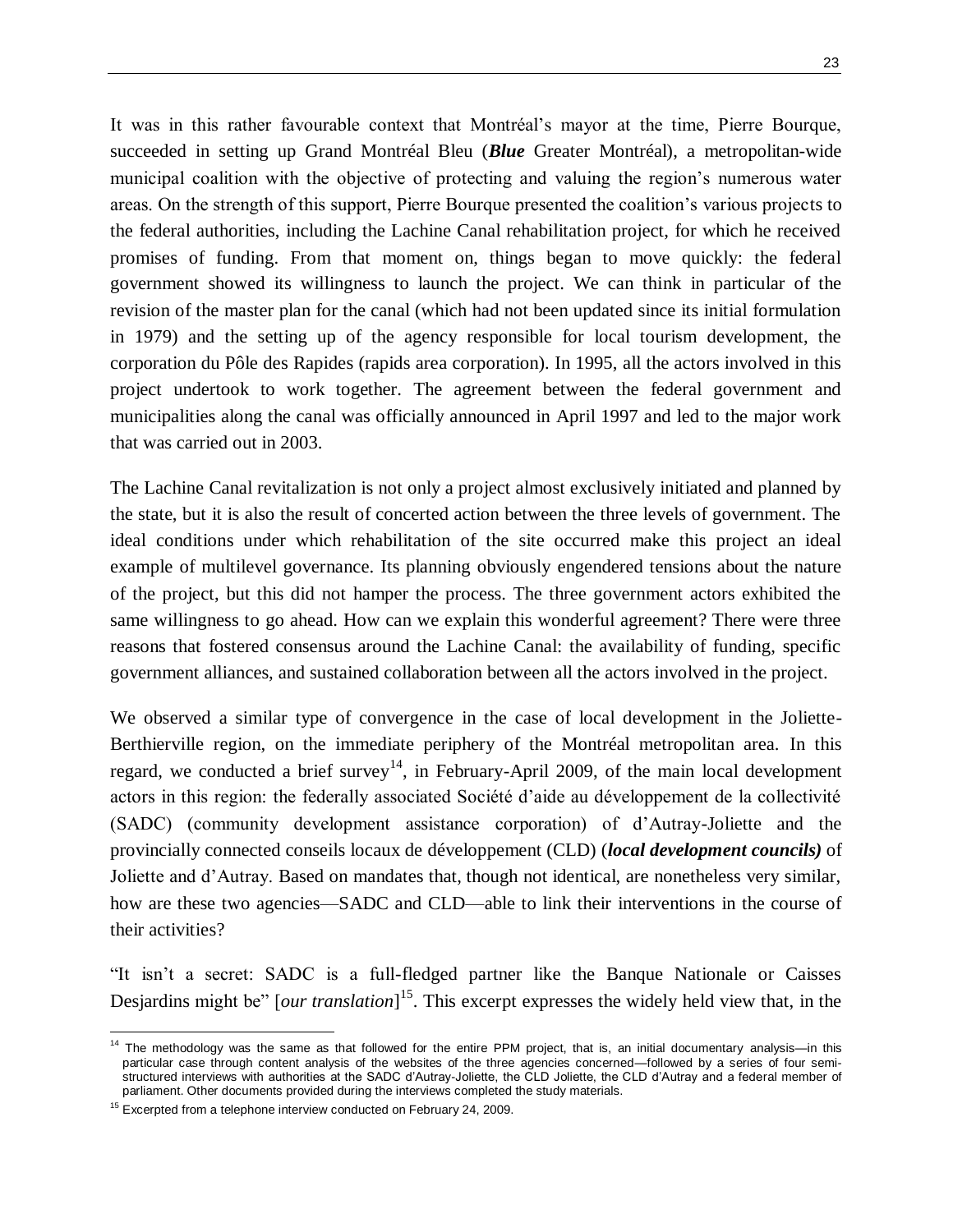field, SADC is not a federal but a local actor, a local development actor within a heterogeneous ensemble simultaneously under the responsibility of higher levels of government, the municipal sphere, the community and private sectors, etc.

However, it was explicitly in response to the SADCs' actions in territorial economic development and local development that, in 1995, on the initiative of ministre des Régions (Regional Development Minister) Guy Chevrette, the Quebec government created the centres locaux de développement (CLD) (local development centres). In 2003, the CLDs' mode of governance was changed to make them municipal agencies based on a variety of formulas. Thus, the CLD de d'Autray is now fully integrated into the organizational setup of the RCM (a unique case in Quebec), whereas the CLD de Joliette has instead remained under the leadership of a board of directors where municipal officials are still in the minority.

"On the municipal level, SADC has the power to propose but not to impose." "To the CLD, SADC is not a federal actor." "So there is a great deal of complicity between the federal and provincial levels in terms of the region's economic development. If there is interference, it might come from the individual heading the agency, but not from the structure" [*our translations*]. These three interview extracts, among several others, testify to a shared evaluation by the actors interviewed of the quality of the interrelations. In regard to assistance for businesses and economic initiatives (for example, support for young entrepreneurs), SADC's activity is essentially complementary to that of the CLDs. SADC can obtain assistance from Canada Economic Development (CED) in the form of loans, whereas the CLDs more often use the grant mechanisms available from the ministère du Développement économique, de l'Innovation et de l'Exportation (MDEIE) (*Quebec department of economic development, innovation and export)* and other provincial departments. In terms of local development, the two agencies appear as local actors able to work together with many other actors—including local municipalities and RCMs in the context of specific missions. In both cases, reference to the level of government they belong to is not relevant and is not made, as the force behind the action is the anticipated results. Nevertheless, according to what was said about this, some Quebec departments are still somewhat reticent about the SADC's direct intervention (e.g. MAMROT), whereas others are indifferent (e.g. MDEIE).

This is because, in the end, the initiative in local development is elsewhere—based on projects by private or community entrepreneurs and in civil society. We are thinking, among other things, of the Table des partenaires du développement social de Lanaudière (*Lanaudière Table* of *Partners* for *Social Development*) <sup>16</sup>, created in March 1999 after and in the wake of the Forum régional sur le développement social (regional social development forum)—an initiative of the Conseil de

<sup>&</sup>lt;sup>16</sup> The information that follows is taken from the website of the Table des partenaires du développement social de Lanaudière: [www.tpdsl.org/index.htm,](http://www.tpdsl.org/index.htm) consulted on June 25, 2009.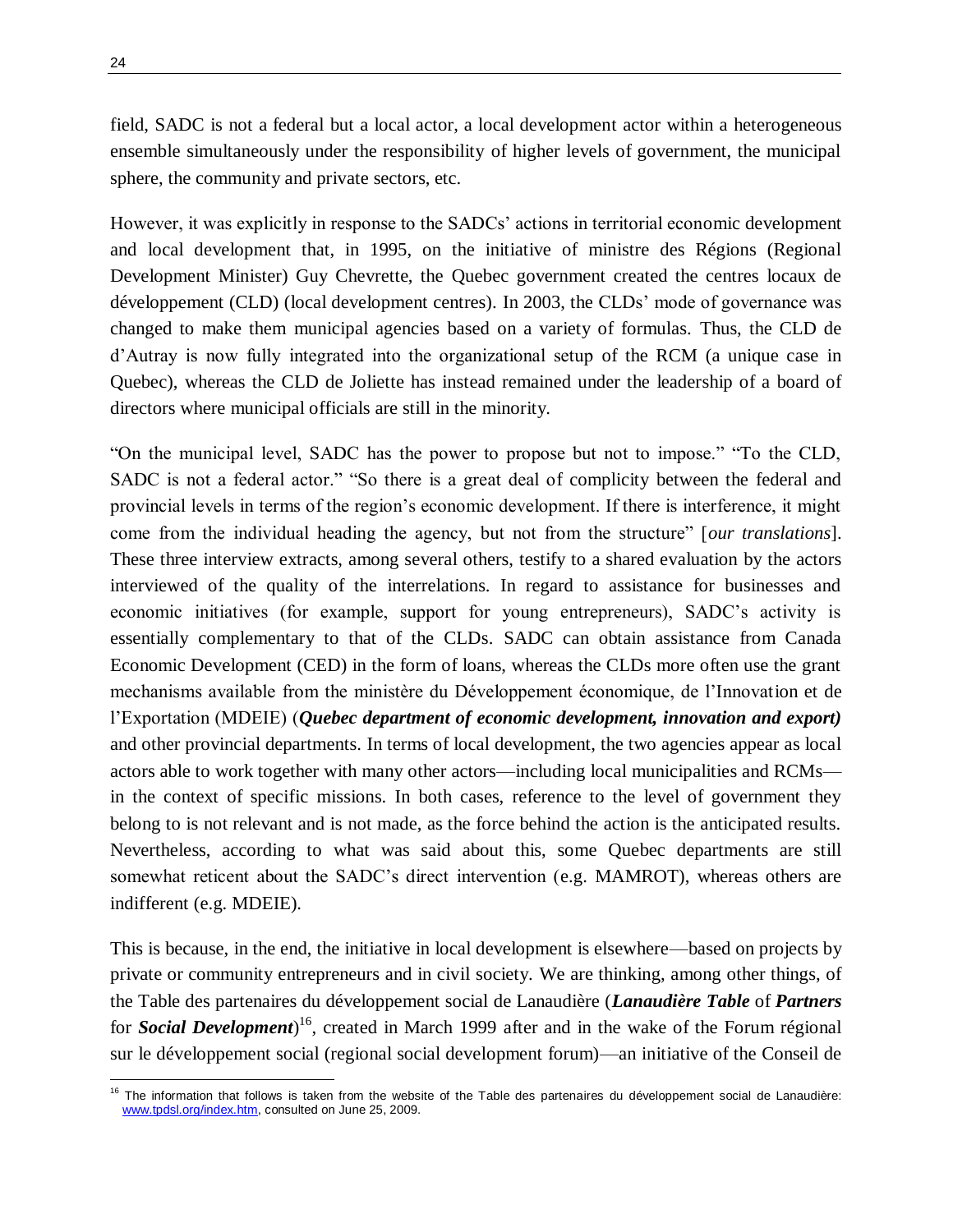la santé et du bien-être (Quebec Council on *Health and Welfare)* through the Association des régions du Québec (association of Quebec regions). "The Table des partenaires du développement social de Lanaudière brings together and mobilizes actors from various Lanaudière milieus around social development concerns in order to improve the population's quality of life" [*our translation*]. Although its funding sources are all within the sphere of provincial and municipal agencies, although the board of directors consists of representatives of these agencies, and although, in its dossiers, it mainly addresses itself to the provincial and municipal sectors, the Table includes some federal actors among its partners: the SADCs in its territory and Service Canada, a federal member of parliament, and the Canadian Council on Social Development. And especially, over the years and with the various projects, it has apparently acquired, in a number of local and social development dossiers, a widely-recognized capacity to play the role of a leader and key agent of mobilization, with each partner acting as a local actor without reference to its federal, provincial, municipal, community or other type of allegiance.

In short, the initiative in local and social development is largely found outside formal municipal, provincial or federal structures and comes first and foremost from a network of actors that know one another, widely discuss local problems and issues, and willingly collaborate within specific intervention projects. The question of intergovernmental relations is toned down here and seen by everyone as not relevant, with each actor defining itself above all as an agent of local development. For example, it is interesting to note that the SADC d'Autray received a mention for its exceptional contribution to Lanaudière's social development on the day celebrating the Table des partenaires' 10th anniversary, as an *Organization, agency, private enterprise, social economy enterprise, etc.* It is also in this context of collaboration in action and teamwork that SADC now rents space in a building belonging to the d'Autray RCM, where the CLD also has premises. This being said, government agencies are still careful to establish the scope and specificity of their mission and interventions, in short, of their raison d'être.

This is shown by the example of the ongoing Local Agenda 21 process for the City of Saint-Gabriel-de-Brandon, the initiative of which is claimed by both the CLD and SADC. This process is based on the potentialities offered by both federal (e.g. Youth Strategy) and provincial (e.g. Pacte rural, or Rural Pact) programs and for which each has launched a consultation and involvement process that calls upon the milieu's same human resources. In short, there is mainly a difference in tone between the two: the SADC considers itself more as an agent of civil society than an emissary of the federal government, and the CLD sees itself as a local actor and not the arm of the municipal level.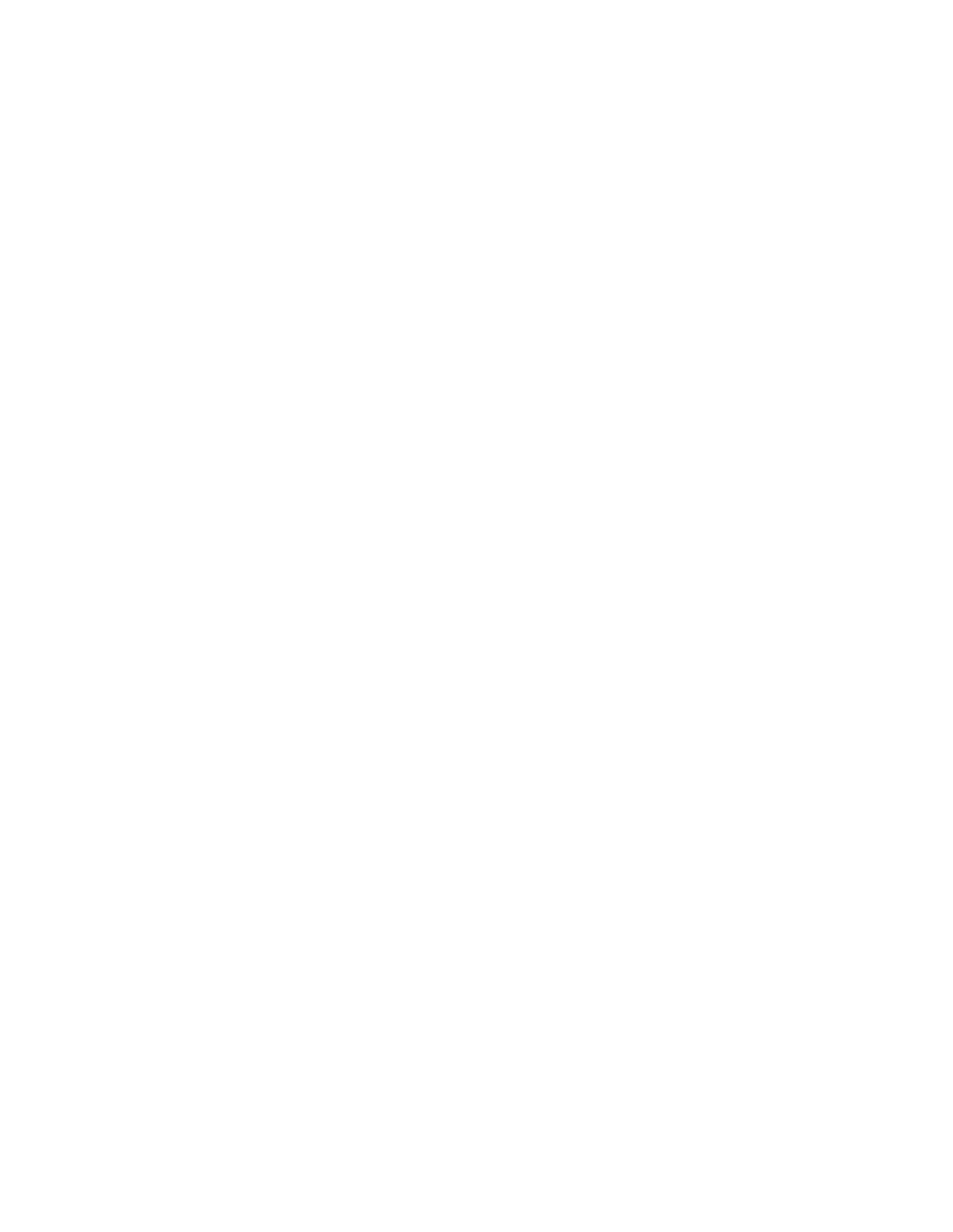## **Conclusion**

In Quebec, relations between levels of government are marked by a number of tensions, but there does seem to be a consensus on the current arrangement. While the advocates of greater autonomy for municipalities complain of being held in check by Quebec, their opponents, more numerous and more influential, emphasize the pressing need to more or less closely supervise municipalities' activities, in saying that, left to themselves, municipalities would have quickly gobbled up substantial amounts on projects of minor importance.

On the local level, Montréal is the case that diverges the most from this overall trend. In recent years, in calling upon various territorial levels and occurring at many levels, Montréal urban policies have taken the path of governance. But this does not mean that they have been able to produce a stable urban management model. In fact, this testifies above all to how hard it is for public authorities to respond to contradictory economic and social demands. The compromises that have resulted have not proved the most satisfactory to date. Many of the policies, programs and program components studied are generating new problems, or at least new economic and social concerns, due to the contemporary forms that metropolitanization is taking. Whether it is an issue to do with public security, immigration, development of a public image for promotion of the city or the presence of Aboriginal people in urban areas, in each case one finds oneself in the presence of a reality that is strongly marked by either structural changes or cultural and political changes that testify to a concern and openness on the part of civil and political society to the recognition of minorities.

In the public policy areas that have been the focus of the PPM study, due to the many levels of governance concerned and the very fact of the numerous actors involved, most of the time we see the presence of actors associated with the three levels of government. Moreover, even though in principle a hierarchy and complementarity between the three levels of responsibility should prevail, this does not often happen. Each one's roles vary according to the problems, activity sectors and the presence or tradition of intervention. In summary, we are seeing a form of multilevel governance with a very variable geometry and that has also proved to be not very stable or long lasting. This observation testifies to the uncertainty that very strongly characterizes the logic of urban action that has been deployed at various territorial levels.

This being said, the research that we are synthesizing here shows one dominant tendency: the government of the Province of Quebec's role as an "orchestra leader" in these relations between levels of government. In spite of notable exceptions, where we see the municipal level acting with relative autonomy, or the federal government briefly invested in an activity sector, the provincial level has emerged in Quebec as a central figure, an implacable arbitrator in relations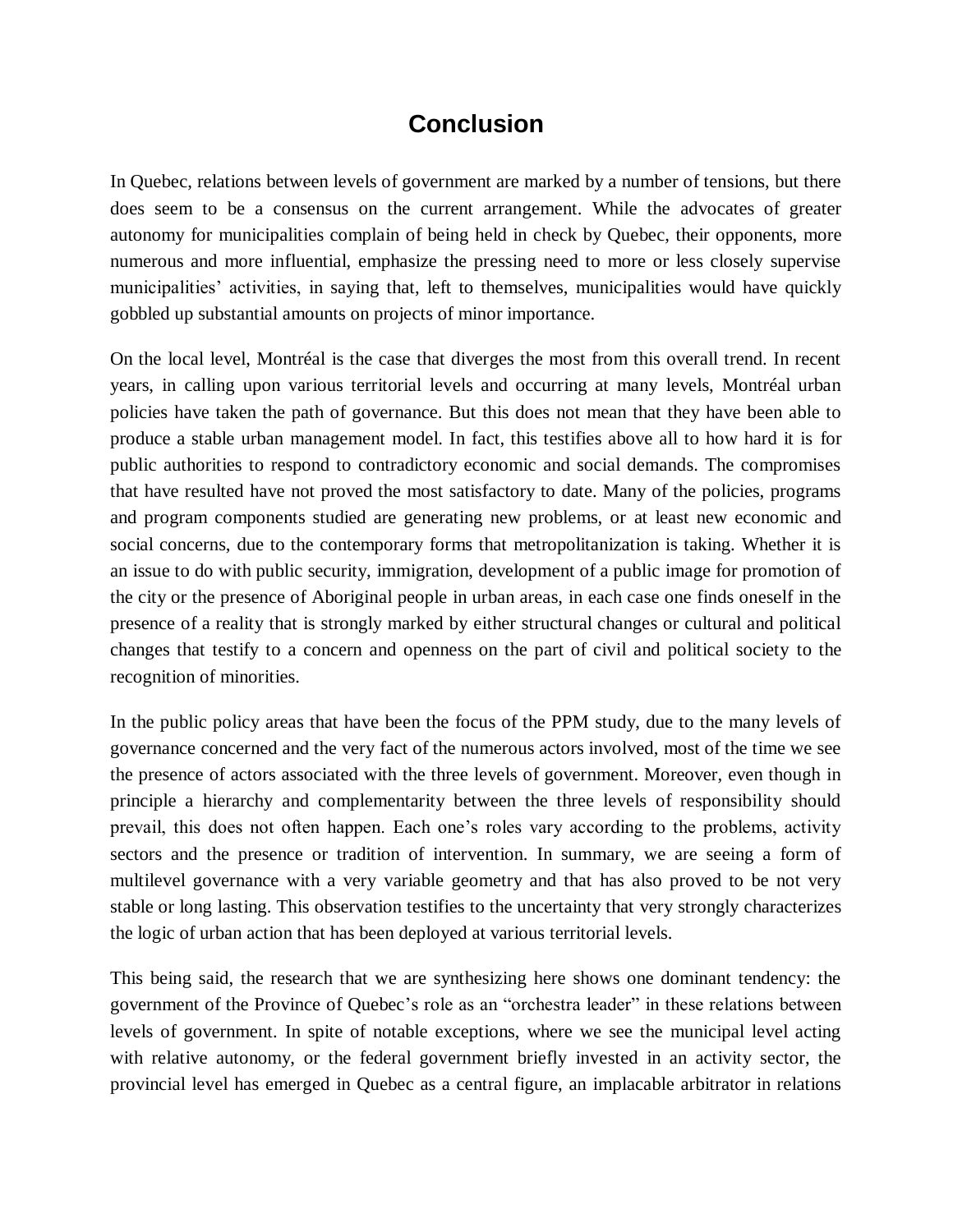between levels of government. This tendency, which is well entrenched in the legislation and administrative practices, and that does not seem to want to diminish whatever the nature of the government in power in Quebec, clearly distinguishes "La Belle Province" from other parts of the country.